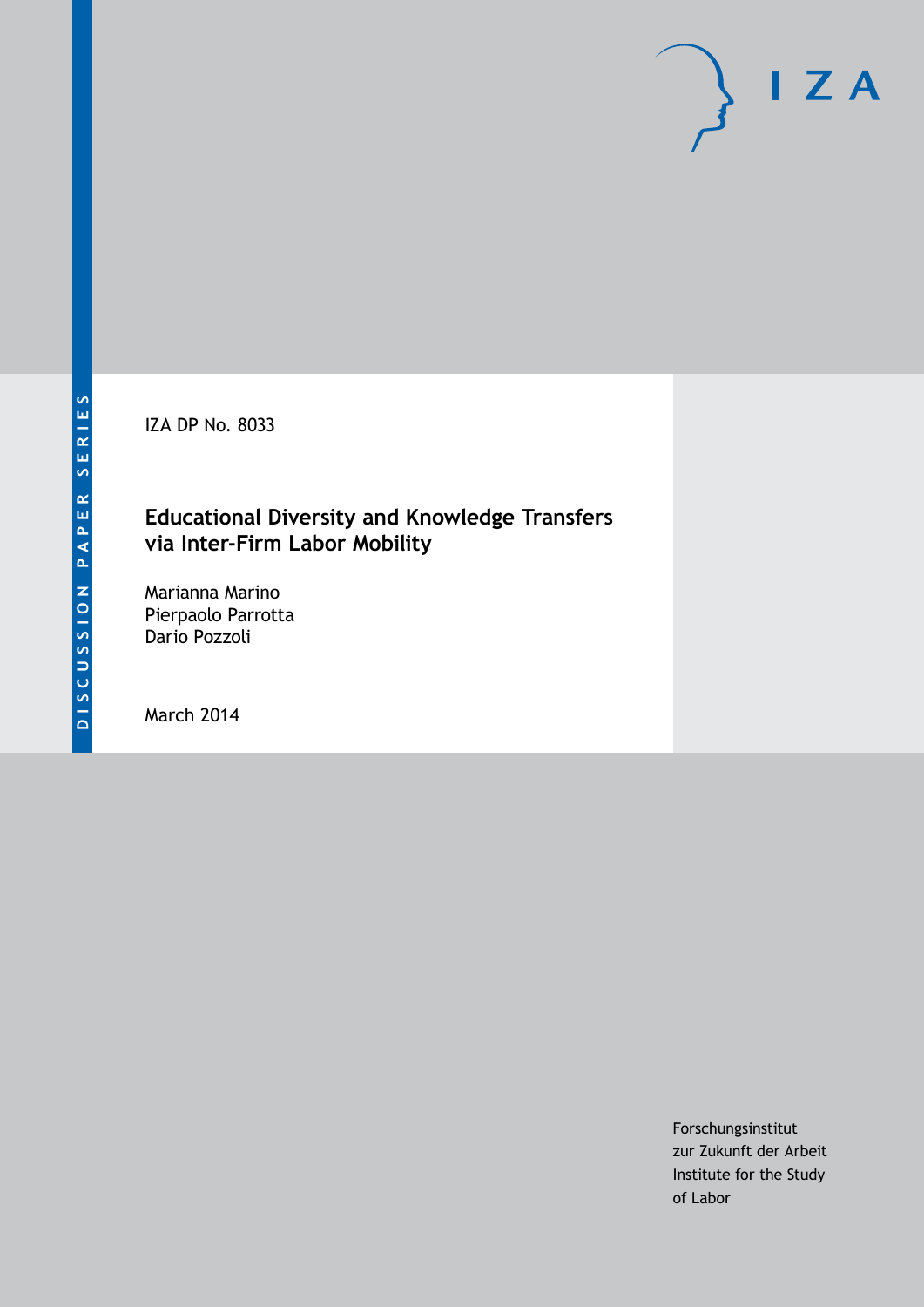# **Educational Diversity and Knowledge Transfers via Inter-Firm Labor Mobility**

# **Marianna Marino**

*CDM, École Polytechnique Fédérale de Lausanne*

# **Pierpaolo Parrotta**

*SBE, Maastricht University*

# **Dario Pozzoli**

*Danish Institute for Governmental Research (KORA) and IZA*

> Discussion Paper No. 8033 March 2014

> > IZA

P.O. Box 7240 53072 Bonn **Germany** 

Phone: +49-228-3894-0 Fax: +49-228-3894-180 E-mail: [iza@iza.org](mailto:iza@iza.org)

Any opinions expressed here are those of the author(s) and not those of IZA. Research published in this series may include views on policy, but the institute itself takes no institutional policy positions. The IZA research network is committed to the IZA Guiding Principles of Research Integrity.

The Institute for the Study of Labor (IZA) in Bonn is a local and virtual international research center and a place of communication between science, politics and business. IZA is an independent nonprofit organization supported by Deutsche Post Foundation. The center is associated with the University of Bonn and offers a stimulating research environment through its international network, workshops and conferences, data service, project support, research visits and doctoral program. IZA engages in (i) original and internationally competitive research in all fields of labor economics, (ii) development of policy concepts, and (iii) dissemination of research results and concepts to the interested public.

<span id="page-1-0"></span>IZA Discussion Papers often represent preliminary work and are circulated to encourage discussion. Citation of such a paper should account for its provisional character. A revised version may be available directly from the author.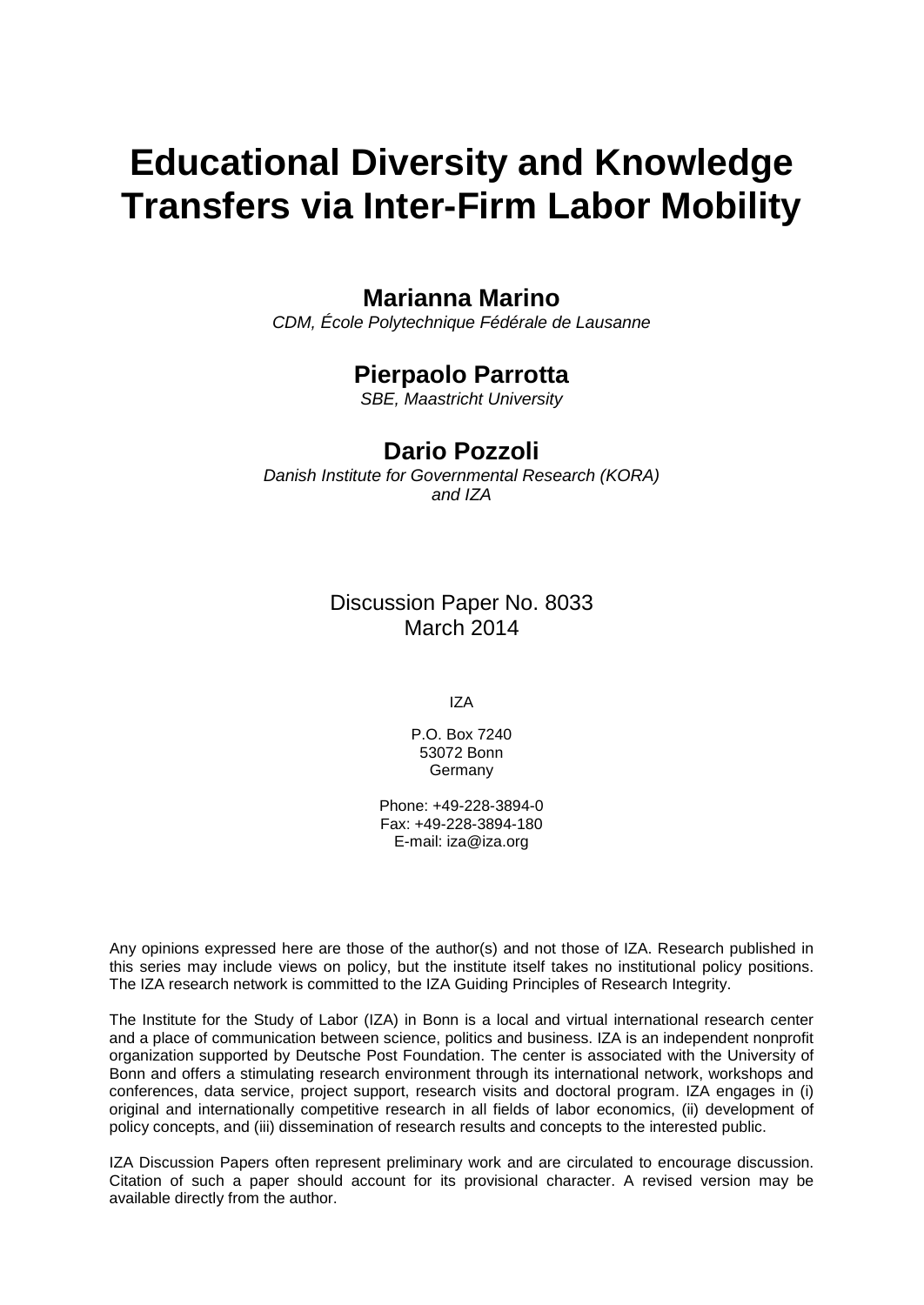IZA Discussion Paper No. 8033 March 2014

# **ABSTRACT**

# **Educational Diversity and Knowledge Transfers via Inter-Firm Labor Mobility[\\*](#page-1-0)**

This article contributes to the literature on knowledge transfer via labor mobility by providing new evidence regarding the role of educational diversity in knowledge transfer. In tracing worker flows between firms in Denmark over the period 1995-2005, we find that knowledge carried by workers who have been previously exposed to educationally diverse workforces significantly increases the productivity of hiring firms. Several extensions of our baseline specification support this finding and show that insignificant effects are associated with the prior exposure of newly hired employees to either demographic or culturally diverse workplaces.

### **NON-TECHNICAL SUMMARY**

This article investigates the effect on firm productivity of hiring workers from educationally diverse enterprises. In particular, we evaluate how arrival firm productivity is affected by the average educational diversity of departure firms when there is inter-firm labor mobility. From such a perspective, workers who have been previously exposed to educationally heterogeneous co-workers are viewed as potential knowledge carriers. The evidence that the average sending firm's educational diversity contributes to arrival firm productivity has important implications for both private and public management policy. In choosing their hiring criteria, firms should devote more attention to the educational composition of the labor force from which they recruit their workers. In addition, public institutions might implement policies that are intended to ease inter-firm labor mobility (e.g., by reducing rigidity in the labor market) and that favor education in different fields of study (e.g., by boosting investment in education).

JEL Classification: J24, J60, L20

Keywords: educational diversity, knowledge transfer, inter-firm labor mobility, firm productivity

Corresponding author:

Pierpaolo Parrotta Department of Economics School of Business and Economics Maastricht University 6200 MD Maastricht The Netherlands E-mail: [p.parrotta@maastrichtuniversity.nl](mailto:p.parrotta@maastrichtuniversity.nl)

Funding from the Danish Council for Independent Research|Social Sciences, Grant no. x12-124857/FSE is gratefully acknowledged.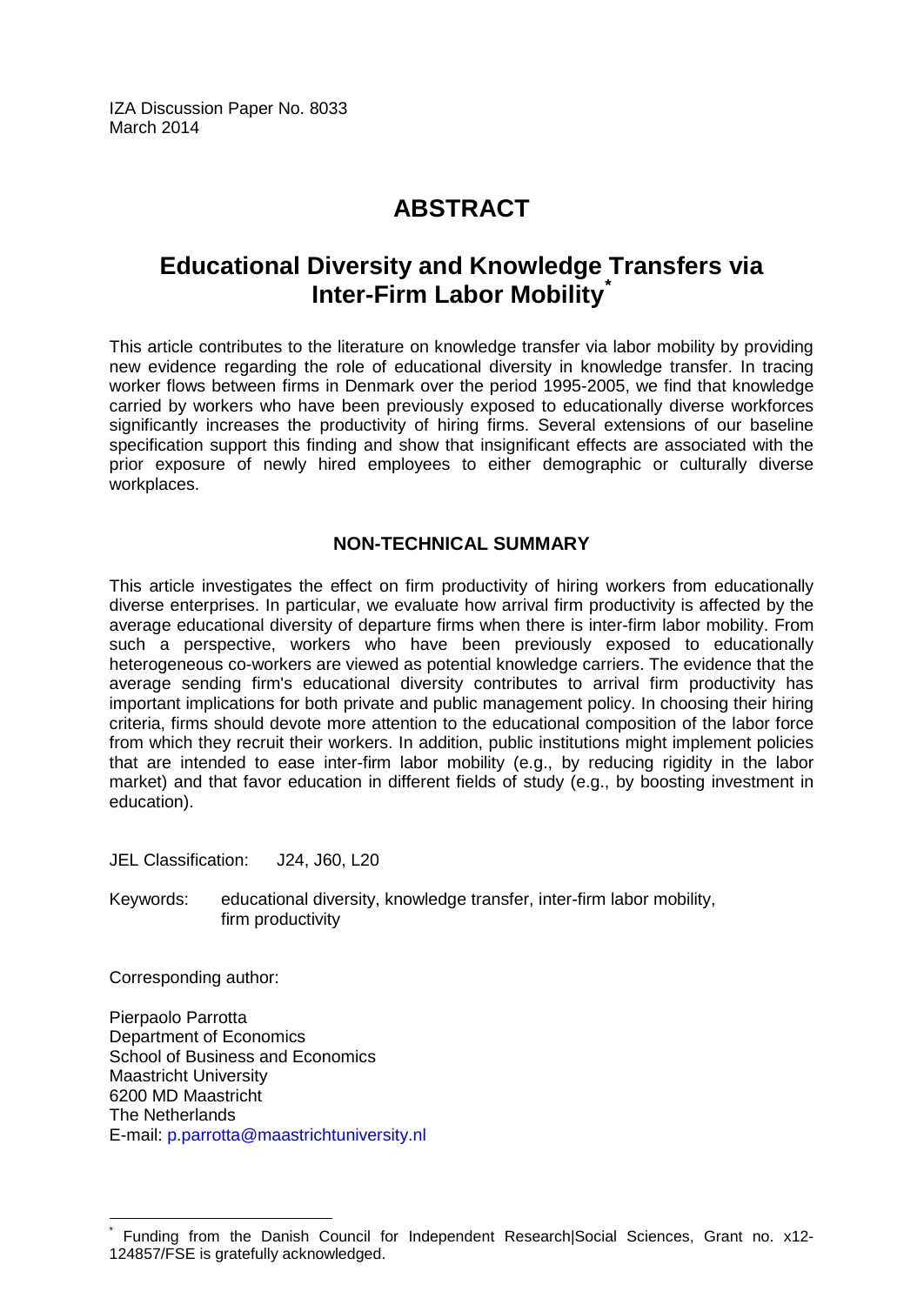### 1 Introduction

Worker flows are closely connected to firm outcomes, reflecting the contributions to firm productivity of both incoming workers human capital and the knowledge that they carry over from previous workplaces. Therefore, inter-firm worker movement provides insight into how inter-firm knowledge transfer typically occurs. However, although economists have long discussed and relied on the notion of inter-firm transmission of knowledge as a means to explain growth (Romer 1990; Grossman and Helpman 1991), they have devoted less attention to the mechanisms governing these knowledge spillovers. Up until now, no study has, for example, investigated how knowledge transfers are linked via labor mobility to the previous exposure of mobile workers to educationally heterogeneous workforces.

When workers move from one firm (the sending or departure firm) to another (the receiving or arrival firm), they carry with them knowledge that they have obtained both from their work and from their interactions with co-workers at their previous workplaces. Thus, through inter-firm labor mobility, an enterprise may gain access to the knowledge pool to which incoming workers have been exposed in past work environments. This knowledge pool arises partly from learning-by-using or learning-by-doing activities. It also arises from the interpersonal exchanges between co-workers.

Since Marshall (1890), the firm environment has been viewed as a main locus in which social interactions favor the sharing and transfer of knowledge (Moretti, 2004). The likelihood and frequency of social interactions in workplaces induces employees to share what they know and use what they learn in addressing both simple and complex problems. Although the magnitude of such knowledge transfer is highly context specific and is strongly related to the heterogeneity of the actors involved, co-worker interactions rarely occur without some form of knowledge sharing and exchange.

Researchers have recently examined the contribution of labor heterogeneity to firm productivity by considering the direct relationship between these variables without evaluating the possible influence of the workforce composition of the departure firm. Among other studies at the firm level (e.g., Leonard and Levine, 2006; Iranzo et al., 2008), Parrotta et al. (2014a) investigate the existence and magnitude of this direct relationship. The study findings provide descriptive evidence of the positive relationship between educational diversity and firm productivity. This evidence is consistent with the theoretical predictions of Lazear (1999), who argues that labor diversity in terms of educational background is productivity enhancing if one worker's information set is relevant to and does not overlap with another's. However, the same study finds that ethnic and demographic heterogeneity generally does not positively correlate with productivity, suggesting that the negative effects of the communication and integration costs associated with a more demographically and culturally diverse workforce counteract the positive effects of diversity that arise from enhanced creativity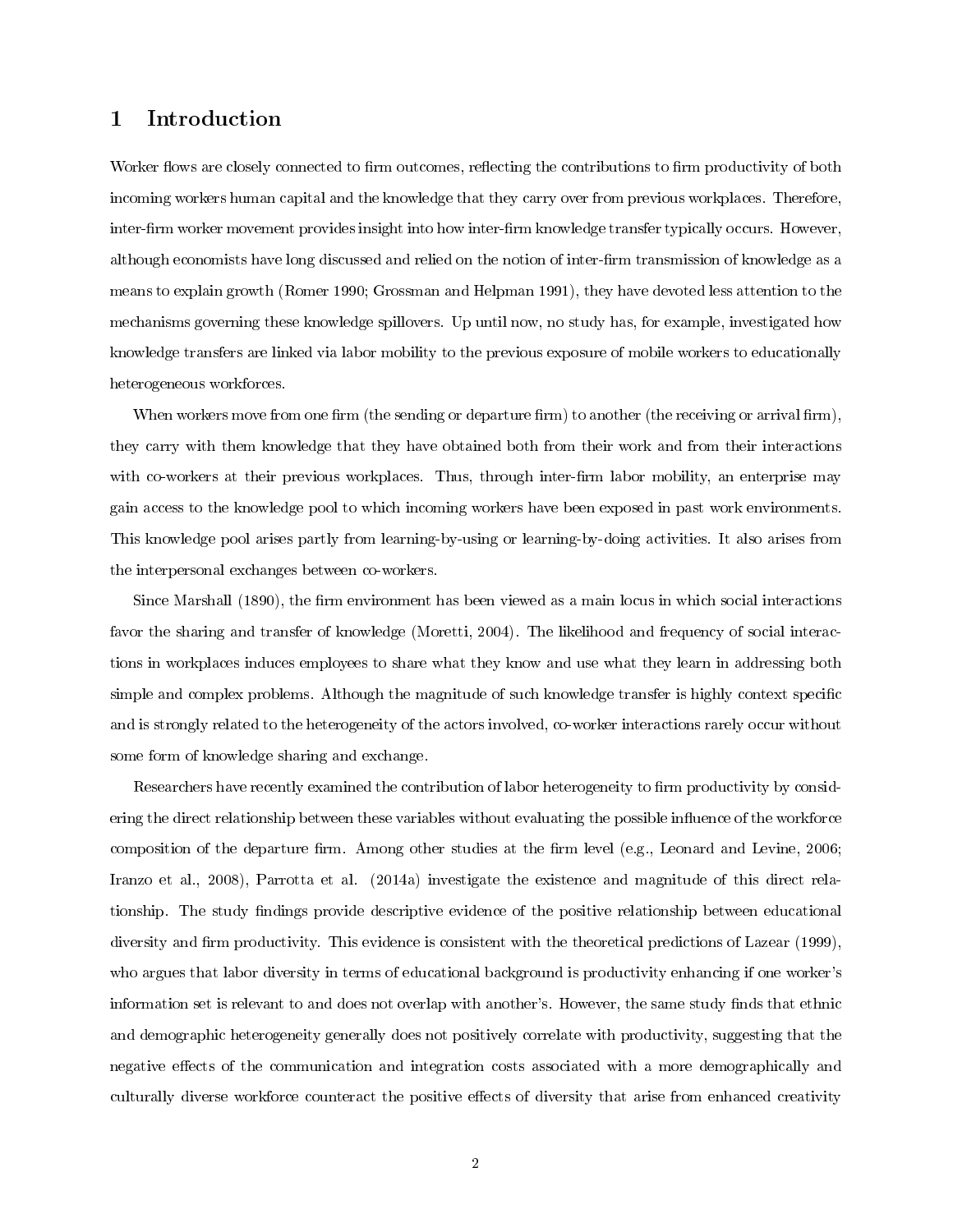and knowledge spillover (Lazear, 1999; Glaeser et al., 2000; and Alesina and La Ferrara, 2005).

Based on the findings of Parrotta et al. (2014a), we expect to observe that, with all other things being equal, a more heterogeneous departure firm's educational pool results in a more likely knowledge transfer from the departure firm to the arrival firm to occur through labor mobility. Thus, interactions with co-workers who have heterogeneous knowledge due to their different educational backgrounds may create the opportunity for new combinations of knowledge and skill complementarities and may promote learning opportunities that can eventually be transferred to firms through labor mobility. This finding would provide evidence that workers in more heterogeneous workplaces can access a valuable part of a firm's knowledge pool and carry it with them when they change employers.<sup>[1](#page-4-0)</sup>

Labor flows between firm pairs are a conventional proxy for knowledge transfers. Earlier studies have traced the movement of specific categories of workers, such as engineers, scientists and technical personnel, and have focused on labor mobility as producing knowledge transfer from foreign-owned (Balsvik, 2011; Poole, 2012), R&D-intensive (Moen, 2005), patenting (Kim and Marschke, 2005) or more productive (Stoyanov and Zubanov, 2012) firms, all of which enjoy clear competitive advantage. Nevertheless, Parrotta and Pozzoli (2012) provide evidence that labor mobility is a potential channel for knowledge spillover within a broader set of firms in both the manufacturing and the service sector, introducing a deeper and more generalized process of learning-by-hiring into the economy. As a result, the advanced knowledge embedded in specific categories of firms seems to reflect only part of the phenomenon of inter-firm knowledge transfer. This gives us reason to view workers as the actual carriers of knowledge, who induce productivity improvements across firms.

Although Parrotta and Pozzoli (2012) provide critical details regarding the general knowledge transmission mechanism, they do not explore how differences in co-worker profiles in previous workplaces may encourage knowledge transmission. To examine the latter is our main goal in this paper. Specifically, we investigate whether and to what extent past workforce diversity in education affects arrival firm productivity. In addition, we test whether diversity of ethnicity and the demographics of departure firms play a role in the knowledge transfer mechanism.

It is worth underlining that the effect of knowledge transfer originating from the exposure to educationally diverse workforce may not be confused with any unobservable preference characteristic of movers, like `ability to work with different people' or 'attitudes towards exerting effort', because in our estimation strategy we take into account (i) the level of educational diversity of the arrival firm, and (ii) the contribution of labor input to firm productivity. Moreover, a battery of tests provides evidence that knowledge carried by who

<span id="page-4-0"></span><sup>&</sup>lt;sup>1</sup>This knowledge transfer is also a key factor in starting a new business. Indeed, Marino et al. (2012) find that educational diversity promotes entrepreneurial behavior (transitions from employment to self-employment) among employees.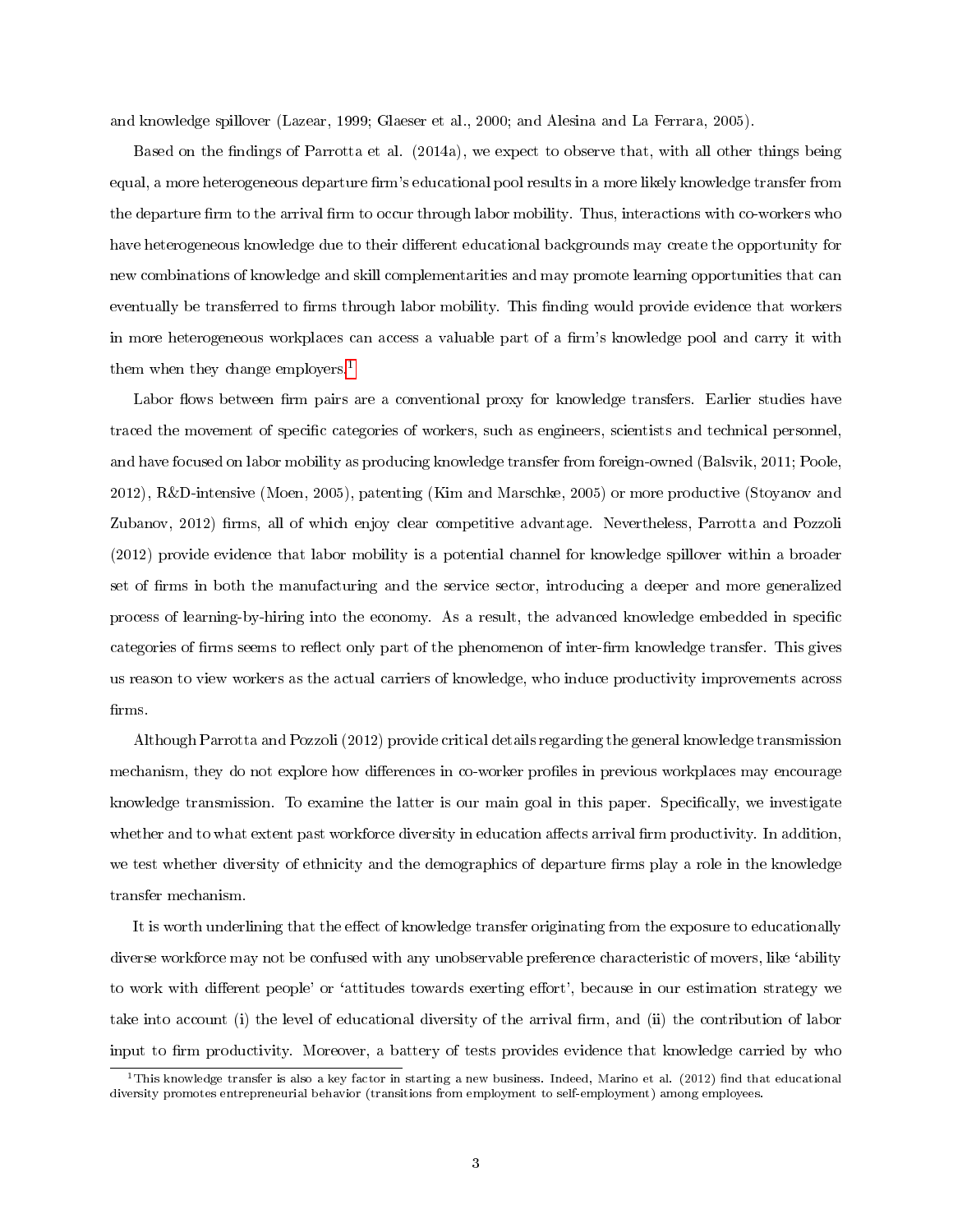have been previously exposed to educationally diverse workforces significantly increases the productivity of hiring firms independently of the mobile workers' characteristics, which could eventually be correlated with the unobservable preferences above mentioned.

Furthermore, we also provide evidence that the knowledge transfer in object occurs independently of whether the departure firm is innovative, belongs to a R&D intense industry, exports, is (at least partly) foreign owned, presents a share of tertiary educated workers above the industrial median, or is more productive than the arrival firm.

In treating the average departure firm's educational diversity as a production input that is selected by the firm, we follow Ackerberg et al. (2006). The main advantage of this approach is that it allows us to overcome potential issues of endogeneity and collinearity by allowing firms to observe productivity shocks before hiring knowledge carriers. Addressing potential endogeneity problems in this fashion is of fundamental importance for the empirical analysis, which otherwise might suffer from severe bias related to the key parameters of interest.

Our findings suggest that knowledge transfers are productivity enhancing when they originate from educationally diversified departure firm workforces. On average, a one-standard-deviation increase in such knowledge transmission increases arrival firm productivity by approximately 1 percent. A larger effect is estimated when we consider only hires with managerial competencies, tertiary education and a longer tenure within their departure firms. Larger effects are also estimated for employees who receive a wage increase after moving and for employees who do not switch jobs for family reasons. By contrast, unsurprisingly, no significant effects are associated with the ethnic and demographic diversity of previous workplaces.

The structure of the remainder of this paper is as follows. Section 2 briefly describes the data and provides information on the main variables of interest, as well as the descriptive statistics. Section 3 explains in detail the empirical strategy that we have implemented. Section 4 explains the results of our empirical analysis, and section 5 offers concluding remarks.

### 2 Data

#### 2.1 Data sources

We use two different Danish register data sets that can be linked to each other thanks to their common firm identifiers. Both data sources are administered by Statistics Denmark, and together, they provide data for the time period 1995-2005.

The master data set is the "Integrated Database for Labor Market Research" (henceforth IDA) database,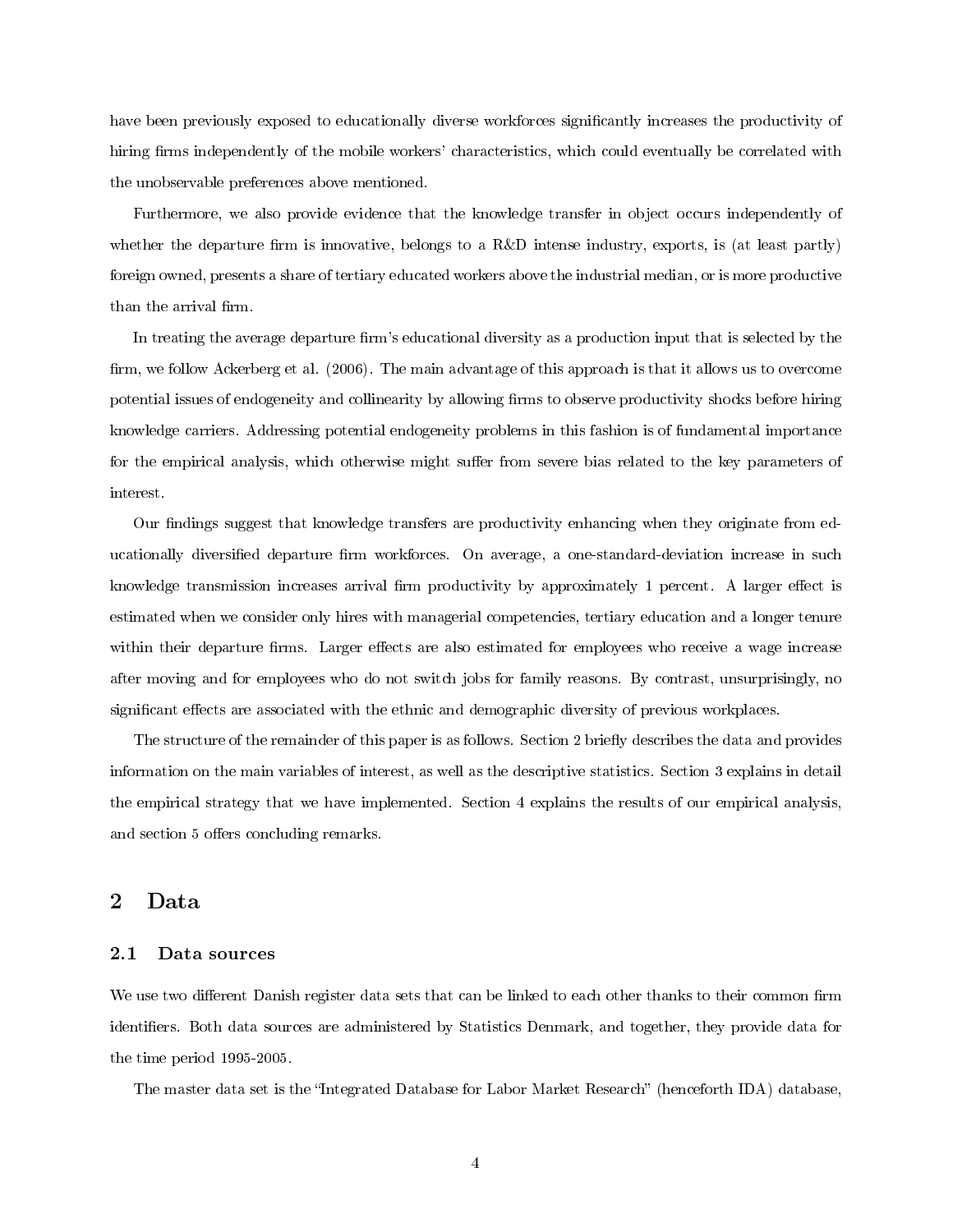a longitudinal employer-employee register that contains valuable information (regarding age, demographic characteristics, education, labor market experience, earnings, place of work and residence) for each individual employed in the recorded population of Danish firms during the period 1980-2005. Apart from deaths and permanent migration, IDA does not present any further attrition in its records. The listed labor market status of each individual is as of the end of November of each year. In our final data set, we include individuals (i) who are 18 to 60 years old, (ii) who have stable occupations (i.e., students, trainees and parttime employees are disregarded), (iii) who have positive labor income and (iv) who belong to neither the top nor the bottom percentile of the earning distribution. In addition, transitions that may have resulted from mergers or acquisitions, i.e., transitions in which more than half of an enterprise's workforce moves to the same arrival firm, are excluded from the final data set.

The retrieved information is then aggregated at the firm level to obtain data regarding firm size, workforce composition (i.e., average firm tenure and the shares of managers, middle managers, males, highly skilled workers, technicians, and employees who belong to each age distribution quintile), labor diversity,[2](#page-6-0) partial/total foreign ownership and whether the firm includes more than one establishment (plant).

The second data source provides information about the firms' business accounts (henceforth REGN-SKAB).<sup>[3](#page-6-1)</sup> This source covers the construction and manufacturing industries from 1995 onward, wholesale trade from 1998 onward and the remaining part of the service industry from 1999 onward. From REG-NSKAB, the following accounting items are retrieved to estimate the production function: value added,[4](#page-6-2) materials (intermediate goods), capital (fixed assets) and related industry.<sup>[5](#page-6-3)</sup> All of the companies in the final sample that was used in the empirical analysis have at least 10 employees and are not in the public sector. Furthermore, all of the firms with imputed accounting variables are excluded from the analysis.

The key features of the sources used to construct our final data set are that they provide extensive data regarding employees and firms and that it is possible to match the records from the two sources. Both features make the data set especially suitable for our purposes, as they enable us to examine moving workers for each year, along with their departure and arrival firms.

<span id="page-6-1"></span><span id="page-6-0"></span><sup>2</sup>The next subsection provides a detailed description of how labor diversity is calculated.

 $3$ Firm-level statistics have been gathered in several ways. All firms with more than 50 employees or profits above a given threshold have been surveyed directly. Other firms are recorded based on a stratified sample strategy. The surveyed firms can choose whether to submit their annual accounts and other specifications or whether to fill out a questionnaire. To facilitate responses, questions are formulated as they are formulated in the Danish annual accounts legislation.

<span id="page-6-3"></span><span id="page-6-2"></span> $4$ Computed as the difference between total sales and the costs of intermediate goods.

 $5$ The following sectors are excluded from the empirical analysis: i) agriculture, fishing and quarrying; ii) electricity, gas and water supply and iii) public services.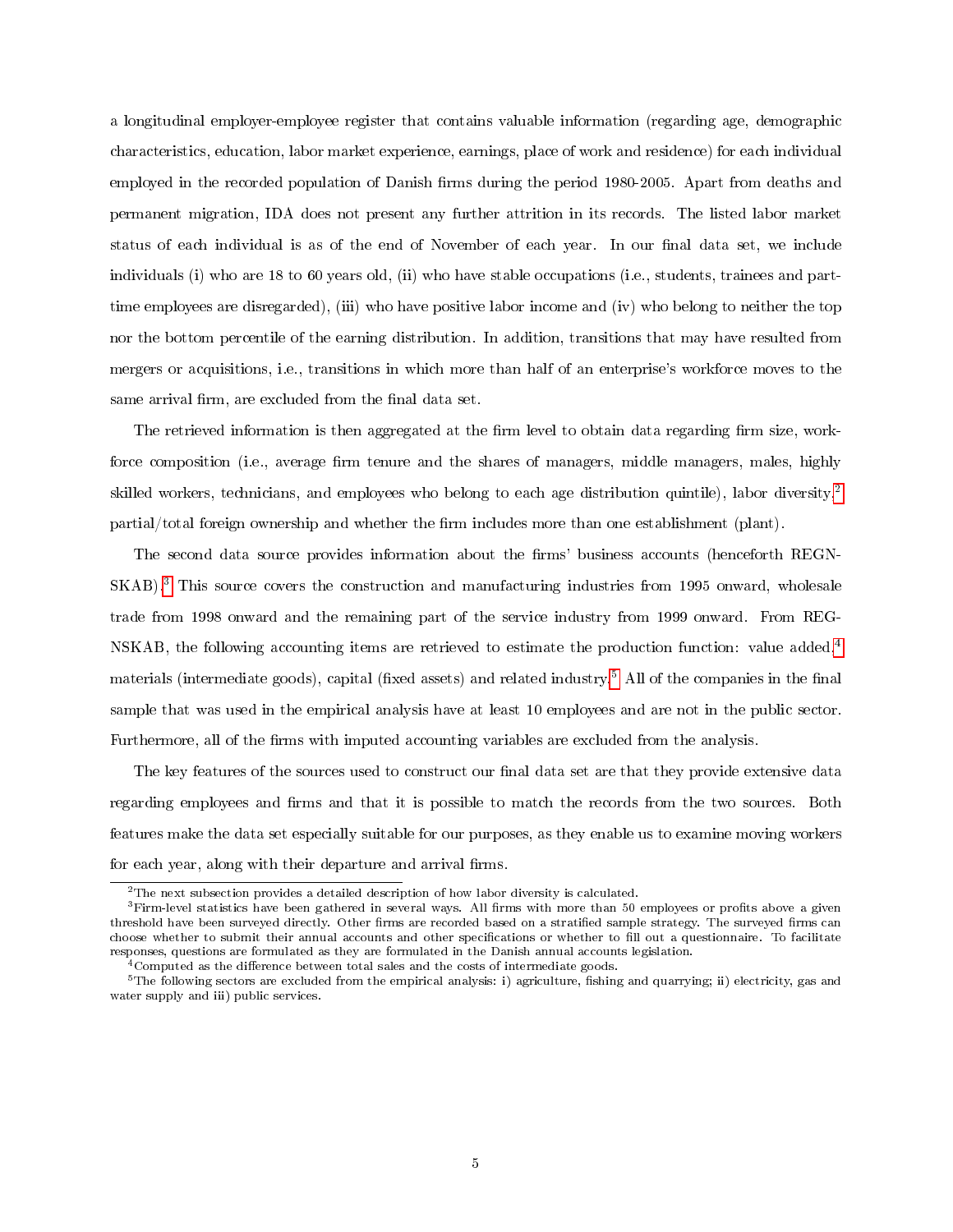#### 2.2 Variables

This section mainly describes our measures of inter-firm knowledge transfer via worker mobility, where knowledge arises from labor diversity. First, we identify mobile workers and their associated departure and arrival firms.

Second, for each labor inflow, i.e., inflow involving the same departure and arrival firms, we compute the educational diversity to which the given set of workers has been exposed during the previous year. As in Parrotta et al. (2014b), we sum the Herfindahl indices calculated for each workplace belonging to the same firm, weighted by the number of individuals employed at each workplace, as follows:

$$
diversity_{it} = \sum_{w=1}^{W} \frac{N_w}{N_i} \left( 1 - \sum_{s=1}^{S} p_{swt}^2 \right),\tag{1}
$$

where diversity<sub>it</sub> is the educational diversity of a generic firm i at time t, W is the total number of workplaces belonging to firm i, S is the total number of educational categories,<sup>[6](#page-7-0)</sup>  $N_w$  and  $N_i$  are respectively the total number of employees of workplace w in firm  $i^7$  $i^7$ . Thus, the ratio between the last two variables corresponds to the weighting function, while  $p_{swt}$  is the proportion of employees falling into each category s at time t in each workplace. Following Marino et al.  $(2012)$ , we compute departure firm workforce diversity excluding mobile workers and their characteristics. In calculating arrival/receiving firm workforce diversity, by contrast, we include the inflow of newly hired employees.

Finally, we calculate, a measure of inter-firm knowledge transfers,  $kt$ . This variable is constructed as a simple average of the educational diversity associated with all departure firms,  $D$  (d refers to a single departure firm from which at least one worker moves to arrival firm) i at time t:

$$
kt_{it} = \frac{\sum_{d=1}^{D}diversity_{dt-1}}{D}.
$$

To complement the analysis of the role of educational diversity, we also calculate a measure of inter-firm knowledge transfer, looking at both ethnic and demographic diversity. More details about how sending firm diversity is measured in terms of these two dimensions are provided in Appendix 1.

<span id="page-7-0"></span> $6$ Educational categories are the eight highest levels of education achieved by the employees in our sample: primary education, secondary education (general high school, business high school, vocational education) and tertiary education (engineering, humanities, natural sciences, and social sciences) (Parrotta et al., 2014a; and Marino et al., 2012).

<span id="page-7-1"></span> $7By$  calculating diversity as in (1), we assume that educational diversity between and within workplaces contribute to the index in the same way. We indirectly test the impact of this assumption on the estimation of the knowledge transfers effect by excluding multi-establishment departure firms from the analysis, as described in the sub-section 4.2.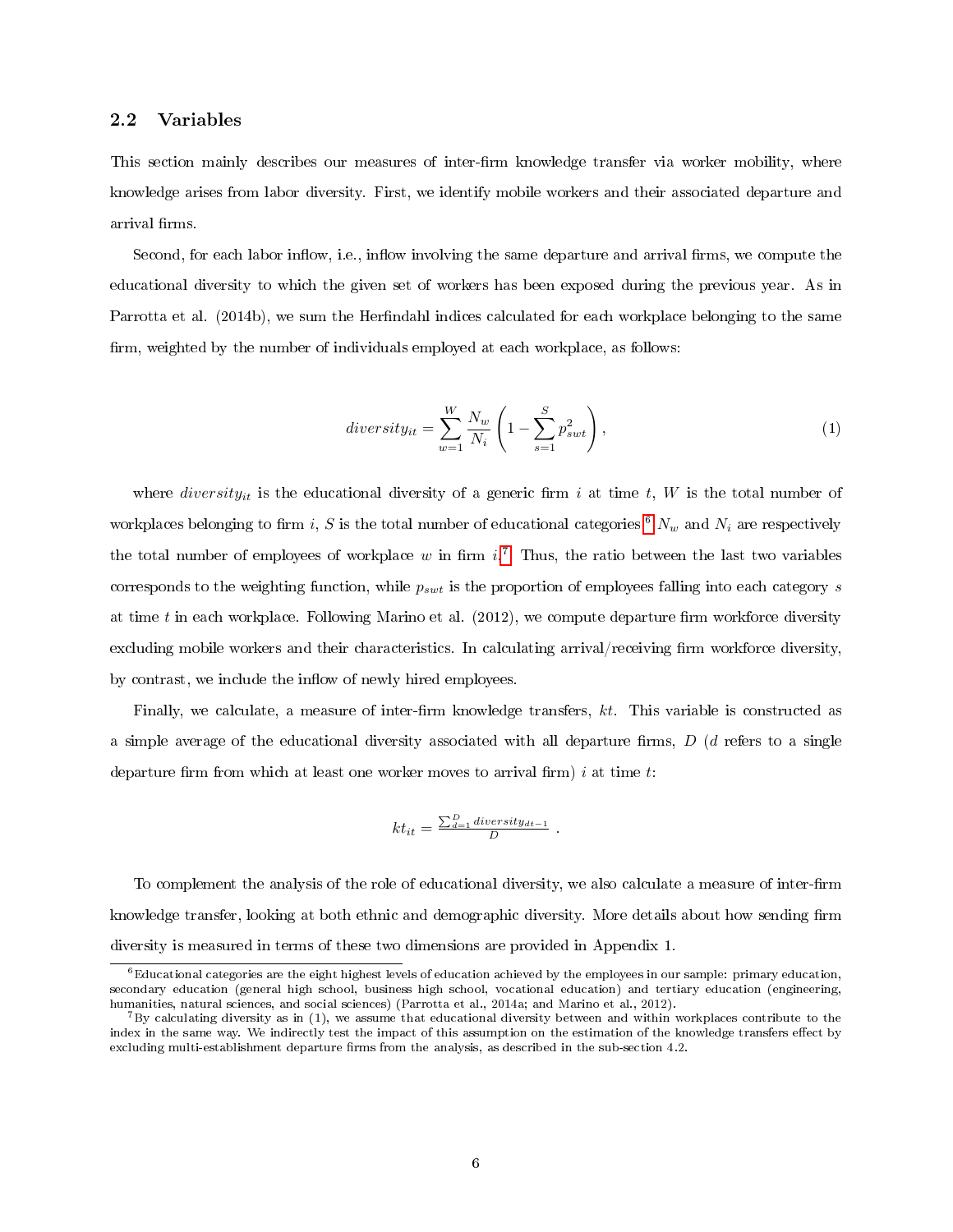#### 2.3 Descriptive statistics

Because the main hypothesis of this paper is that educational mobility is a channel for knowledge transmission between firm pairs, we devote particular attention in our final data set to documenting worker flows.

As reported in Table 1, the final sample consists of  $104,699$  observations involving approximately  $11,000$ firms over the sample period 1995-2005. Unsurprisingly, approximately 70 percent of the observations involve firms with fewer than 50 employees, as the Danish industrial structure is dominated by small firms.<sup>[8](#page-8-0)</sup> Compared with larger firms, small companies are more likely to be single-plant operations and not surprisingly to have substantially lower levels of value added, materials and capital stock.<sup>[9](#page-8-1)</sup> Moreover, whereas small firms are characterized by large shares of blue-collar and relatively younger employees, companies with more than 50 employees tend to have employees with longer tenures and larger proportions of middle managers in their workforces. Given the relatively low level of foreign capital penetration in the Danish economy,<sup>[10](#page-8-2)</sup> large differences in the shares of foreign ownership for small and large firms are not observed. In addition, no substantial differences are recorded in inflows of new workers and in the shares of women, foreigners and workers in different educational categories. Interestingly, large firms show consistently higher values for labor diversity than do small firms, and large firms seem to recruit employees from firms with more heterogeneous workforces. This finding may be consistent with the assumption that larger firms typically focus more than small firms do on knowledge management practices and may be more aware of the benefits of labor poaching than are small companies.

Table 2 provides information on the characteristics of mobile workers. These workers represent approximately 13 percent of the overall workforce and generally are younger and have shorter tenures and less work experience than immobile workers. We generally observe that movers coming from departure firms with above-average labor diversity are slightly more likely to be women, to hold managerial positions and to be better educated.

Finally, Table 3 shows that the majority of job changes (as a share of labor force) occur within the service industry, particularly transport (27 percent) and financial and business services (16 percent). The largest degree of job mobility is visible within industries and is directed toward mid-sized and large firms.

<span id="page-8-0"></span> $8$  According to the OECD (2005), the population of Danish firms mainly consists of small and medium-sized companies. Firms with fewer than 50 employees account for 97 percent of firms and represent 42 percent of employment in manufacturing and services.

<span id="page-8-1"></span><sup>9</sup>Accounting values are reported in thousands of real DKK. Monetary Values, retrieved from the World Bank database, are deflated using the GDP deflator with 2000 as the base year.

<span id="page-8-2"></span> $10\,\text{In}$  2008, less than 1 percent of all private firms in Denmark were foreign-owned (Økonomi- og Erhvervsministeriet, 2011). Indeed, Danish firms invest more abroad than foreign firms do in Denmark. This pattern is consistent with the observation that Danish firms are very active in offshoring labor-intensive manufacturing to low-cost countries, whereas Denmark does not attract substantial investments from foreign manufacturing firms (Carlsen and Melgaard Jensen, 2008).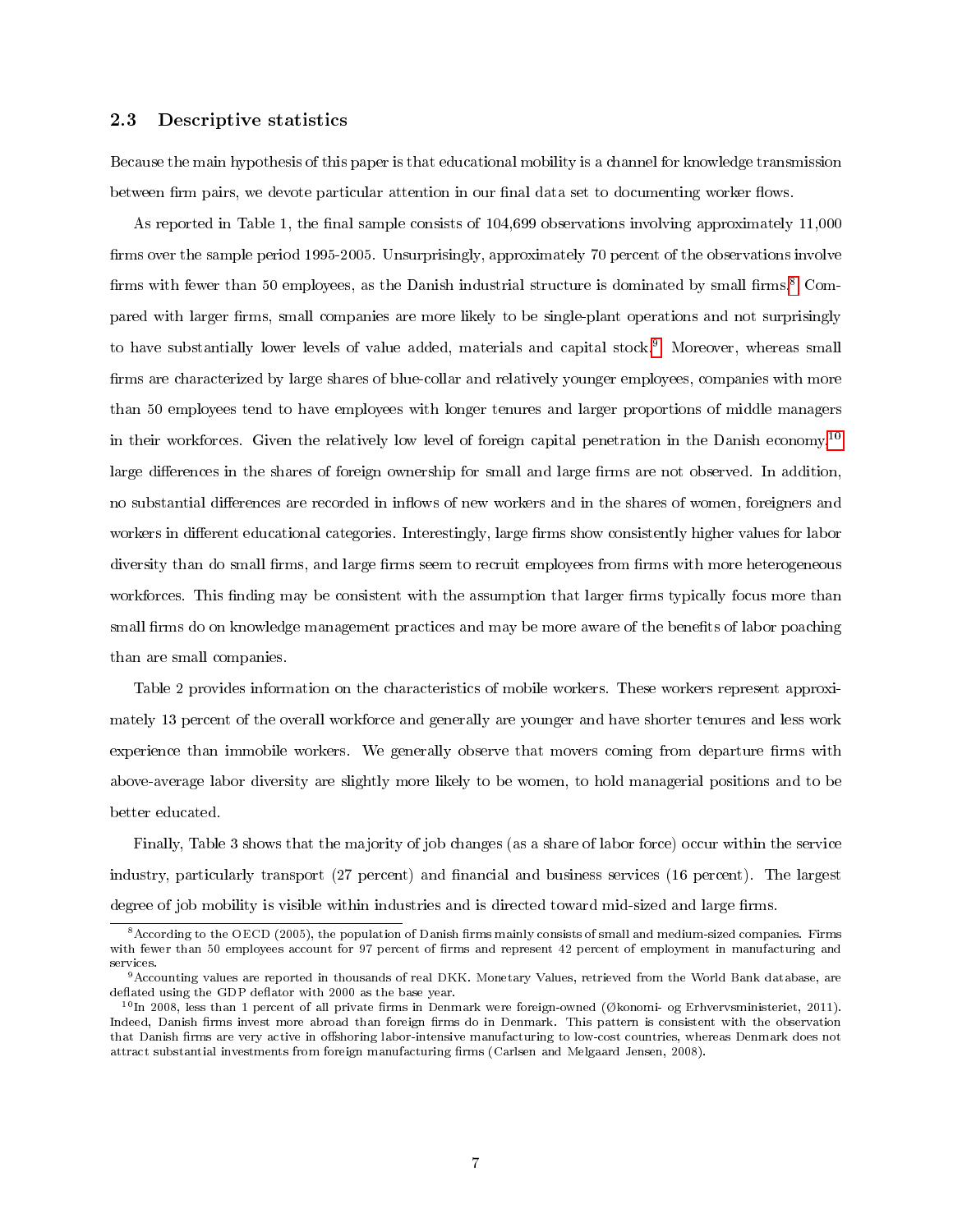### 3 Estimation strategy

One of the major issues discussed in the literature concerning firm production functions is the simultaneity (endogeneity) affecting the estimation of parameters on input variables. In fact, there could be factors (shocks) influencing production that are unobserved by the econometrician but observed by the firm. Hence, firms may respond to positive (negative) productivity shocks by expanding (reducing) their output, which requires a higher quantity and/or quality of production inputs. A number of estimation approaches have been developed to address the simultaneity issue, such as those advocated by Olley and Pakes (1996) (OP henceforth) and Levinsohn and Petrin (2003) (LP henceforth). These approaches have been extensively used and propose the identification of a proxy variable (investments for the former and materials for the latter) that being a strictly increasing function of the time-varying productivity shocks may allow for the consistent estimation of the input parameters. However, Ackerberg, Caves and Frazen (2006) (ACF henceforth) show that OP and LP can suffer from potential collinearity problems and thus propose a more proper estimation approach. In line with ACF, Wooldridge (2009) suggests an estimation approach that also deals with the simultaneity issue but following more closely the LP rationale.

For our empirical analysis we implement the structural techniques suggested by ACF, being the latter the most recognized way to properly cope with the simultaneity in identifying the input coefficients. More specifically, we estimate firm productivity by using a Cobb-Douglas production function that contains real value added,  $Y$ , labor,  $L$ , capital,  $C$ ; and a set of additional variable inputs. These additional inputs are our measure of knowledge transfer,  $kt$ , and a vector for workforce composition,  $X$ , for both arrival and departure firms. The latter in particular includes the arrival firm average tenure and share of foreigners, managers, middle managers, males, workers with either tertiary or secondary education and differently aged workers belonging to the employees' age distribution quintile. The same vector also include the departure firms' average shares of: foreigners, managers, middle managers, males, workers with either tertiary or secondary education and differently aged workers belonging to the employees' age distribution quintiles.<sup>[11](#page-9-0)</sup>

The log-linear production function is specified as follows:

$$
lnY_{it} = cons + \alpha lnL_{it} + \beta lnC_{it} + \gamma kt_{it} + \delta(X_{it}) + u_{it}
$$
\n<sup>(2)</sup>

The error term  $u_{it}$  consists of a time-varying firm specific effect  $v_{it}$ , unobserved by econometricians, and an idiosyncratic component  $\varepsilon_{it}$ . Following Ackerberg et al. (2006), we assume that

<span id="page-9-0"></span><sup>&</sup>lt;sup>11</sup>We also specify other control variables for partial/total foreign ownership, whether a firm includes multiple establishments, year, industry classification and region because such variables can potentially affect productivity.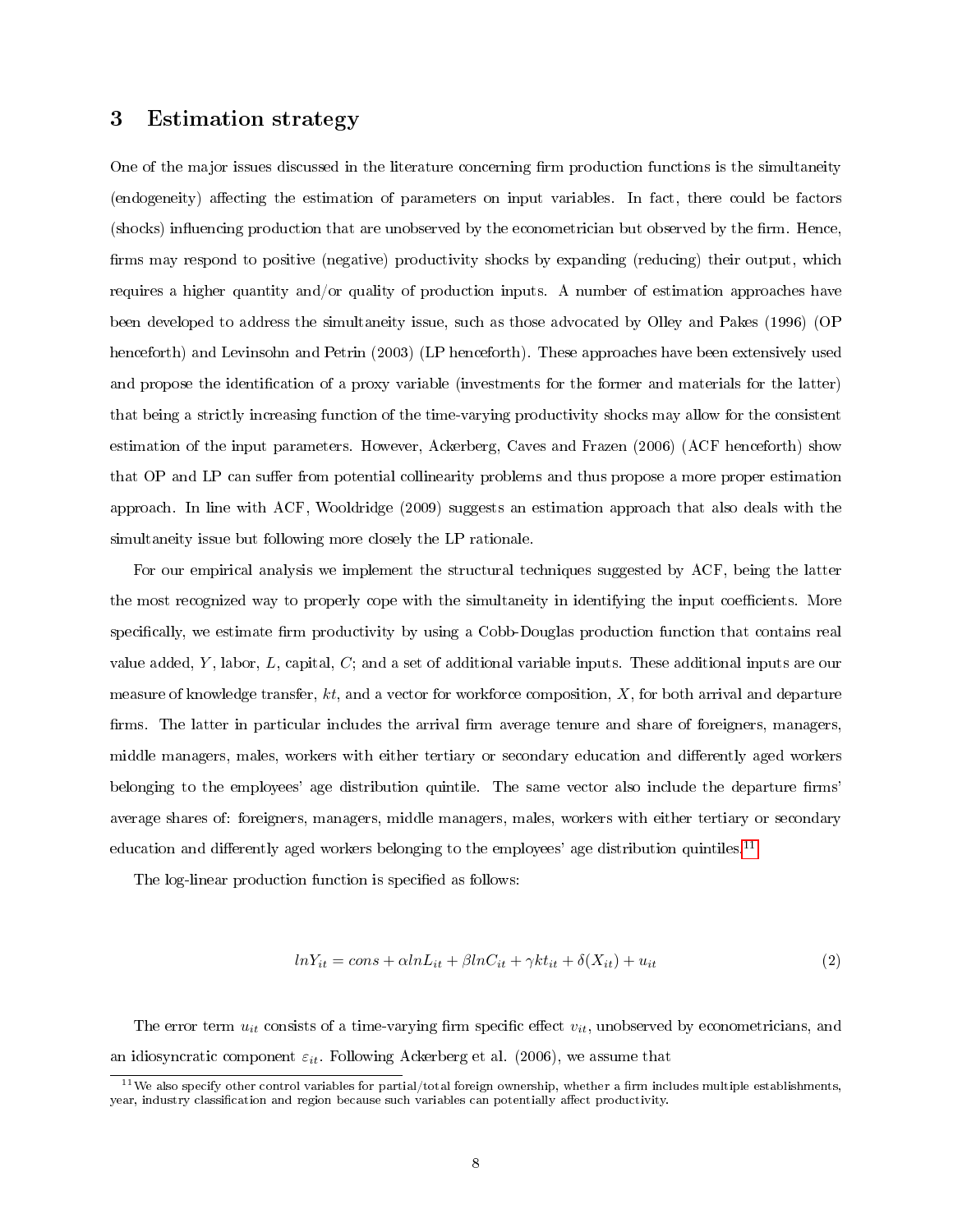$$
E\left(\varepsilon_{it} \mid l_{it}, c_{it}, kt_{it}, X_{it}, m_{it}, l_{it-1}, c_{it-1}, kt_{it-1}, X_{it-1}, m_{it-1}, \dots, l_{i1}, c_{i1}, kt_{i1}, X_{i1}, m_{i1}\right) = 0,\tag{3}
$$

with  $t = 1, 2, ..., T$ , and where m refers to our proxy variable (materials) and lower-case letters to logvariables. As past values of  $\varepsilon_{it}$  are not included in the conditioning set, it means that we allow for serial dependence in the pure shock term. However, we need to restrict the dynamics in the productivity process:

$$
E(v_{it} | v_{it-1}, v_{it-2}, ..., v_{i1}) = E(v_{it} | v_{it-1}) \equiv f(v_{it-1}), \qquad (4)
$$

with  $t = 1, 2, ..., T$ , and for given functions  $f(.)$ . As in ACF's approach, we assume material input to be chosen after labor input. In addition, we assume that our indeces and the other additional variable inputs, X , are set before or at the same time as material input is chosen. As a result, material demand will not only be a function of capital and productivity, but also of  $l$ ,  $kt$  and  $X$ :

$$
m_{it} = f(c_{it}, v_{it}, l_{it}, k t_{it}, X_{it})
$$
\n
$$
(5)
$$

and assuming that the material demand function is strictly increasing in productivity shock  $v_{it}$ , we get

$$
v_{it} = f^{-1}(c_{it}, m_{it}, l_{it}, kt_{it}, X_{it}).
$$
\n(6)

The key advantage of this approach is that it allows our key variable  $kt_{it}$ , to have dynamic implications or to depend on unobserved input price shocks that may not be serially correlated. Plugging the inverse material demand into the production function, we obtain the first-stage equation, which here serves only to separate  $v_{it}$  from  $\varepsilon_{it}$ ,

$$
y_{it} = cons + \alpha l_{it} + \beta c_{it} + \gamma k t_{it} + \delta X_{it} + f^{-1}(c_{it}, m_{it}, l_{it}, kt_{it}, X_{it}) + \varepsilon_{it}.
$$
\n
$$
\tag{7}
$$

The function  $f^{-1}(\cdot)$  is proxied with a polynomial in materials, capital, labor,  $kt_{it}$  and  $X_{it}$ . Thus, the estimated output, net of the idiosyncratic component, is used to identify the parameters of the inputs in the second stage. Recalling that  $v_{it}$  is a first-order Markov process, we define  $a_{it}$  as an innovation that can be correlated with current values of the proxy variable  $m_{it}$  and inputs  $l_{it}$ ,  $kt_{it}$  and  $X_{it}$ :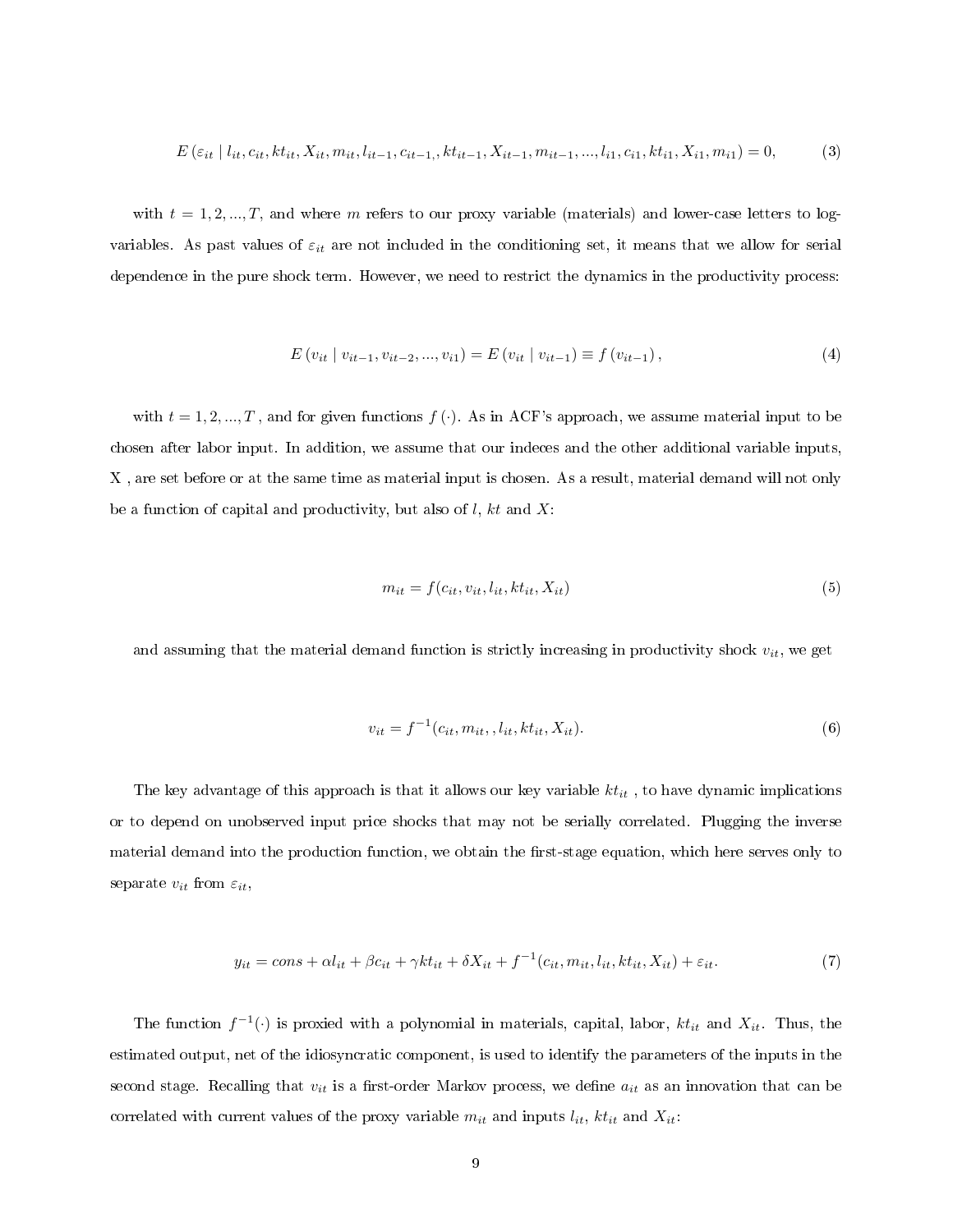$$
a_{it} = v_{it} - g\left(v_{it-1}\right),\tag{8}
$$

where  $a_{it}$  is mean independent of all information known at  $t-1$  and  $g(\cdot, \cdot)$  is proxied also with a low-degree polynomial in dependent variables. Given our timing assumption, we suggest using the moments:

$$
E\begin{bmatrix} c_{it} \\ d_{it} \end{bmatrix} \begin{bmatrix} t_{it-1} \\ k t_{it-1} \\ k t_{it-1} \end{bmatrix} = 0
$$
\n(9)

to identify coefficients on  $c, l, kt$ , and X.

### 4 Results

#### 4.1 Main results

Our main findings are reported in Table 4. The first column contains the OLS estimates. The second column shows the results obtained by estimating equation (1) with the algorithm suggested by Olley Pakes (OP henceforth), which allows for the control of sample selection issues and deals with firm exit. The third column includes the estimates from the Wooldridge's approach (2012) and all the other columns show parameters from our preferred method, i.e. the ACF approach, given that the latter seems to be one of the best way to properly sort out simultaneity in identifying the input coefficients. The first 4 columns do not include the additional variable inputs,  $X$ , in addition to our measure of inter-firm knowledge transfer,  $kt$ ; they are instead added in columns 6 to investigate whether our parameter of interest changes in terms of its sign, size or significance level.<sup>[12](#page-11-0)</sup> Column 5 adds to the basic specification the arrival firm educational diversity.

The first two rows in Table 4 report the labor and capital elasticities, which differ slightly across the methods and specifications used. Specifically, the labor (capital) elasticity tends to be lower (higher), when standard OLS is used than when the OP, Wooldridge and ACF methods are used (column 2,3 and 4). Therefore, as in other studies (Ackerberg et al. 2006; Konings and Vanormelingen 2009; Parrotta et al. 2014a, Parrotta and Pozzoli, 2012), a lower (higher) labor (capital) contribution is estimated when endogeneity

<span id="page-11-0"></span> $12$  However, all specifications include standard control variables: a foreign-ownership dummy, a multi-establishment dummy and a set of 3-digit industry, year and county dummies.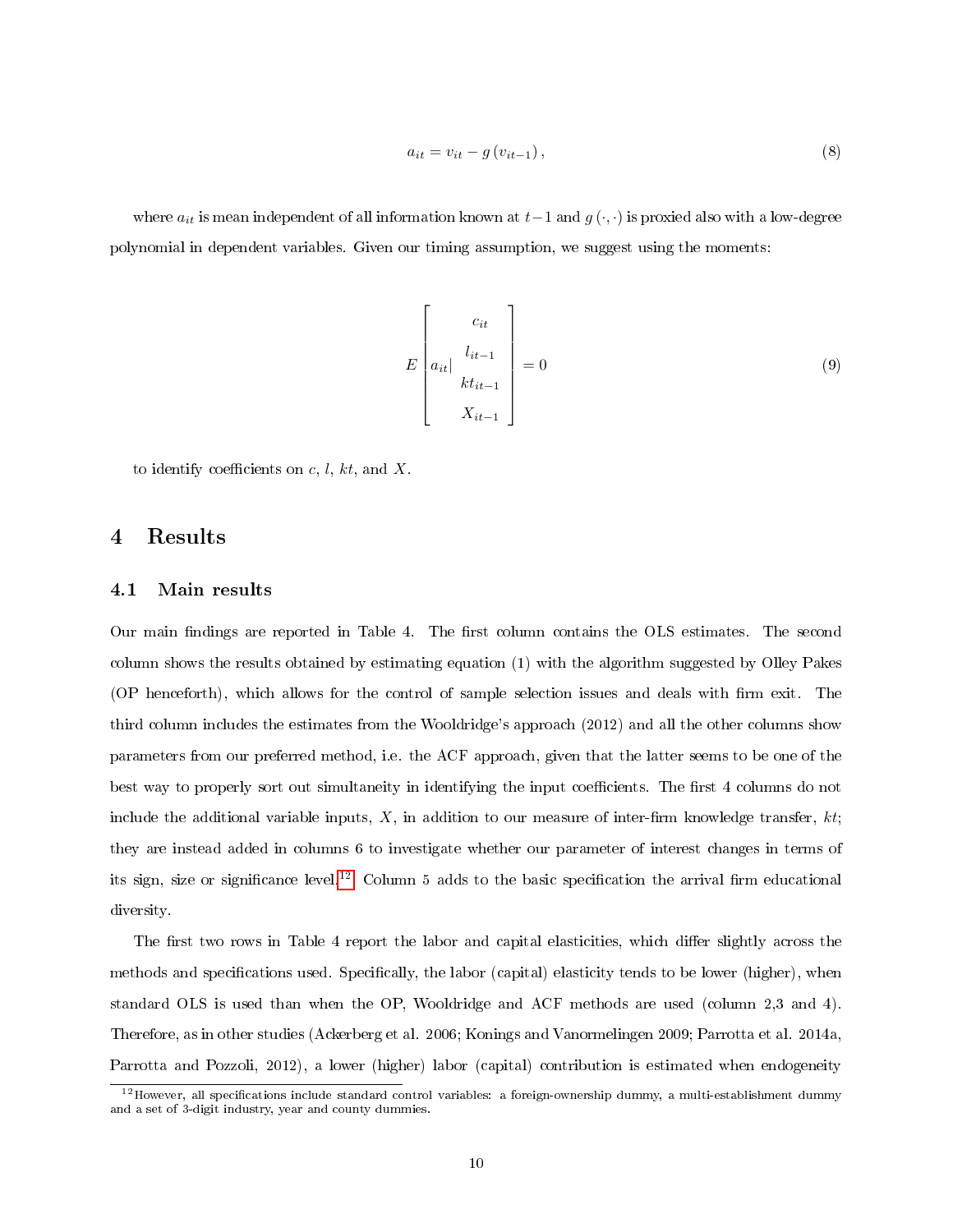and similtaneity issues in estimating the production function are controlled for. Furthermore, comparing the estimated elasticities across OP, Wooldridge and ACF methods, we find that, even though the OP and Wooldridge estimates of the labor (capital) coefficients are sligthly smaller (larger) than their ACF counterparts, all these input elasticities are farily comparable. For the sake of brevity, we therefore proceed by discussing the results obtained with ACF approach only. With respect to the other input variables, the proportion of employees with tertiary and secondary education and the share of foreign and male workers are all statistically significant and carry a positive sign (column 6). The results also show that productivity is increasing in educational diversity of the arrival firm (column 5) and in the proportion of longer-tenured workers (column 6).

Our variable of interest, the measure of knowledge transfer along the educational dimension, enters the production function with a positive sign, i.e., the average educational diversity of the departure firms positively affects receiving firm productivity. Taking the sixth column, which includes all controls and therefore contains our more reliable estimates, we find that a one-standard-deviation increase in the knowledge transfer index leads to a productivity enhancement of approximately 0.68 (0.189×0.036) percent. To facilitate the interpretation of our variable of interest, we have also computed our knowledge transfer index, restricted to cases of single, double and triple movements for each pair of departure-arrival firms. The regression results for this empirical exercise are reported in the Table 5 and show that a hypothetical firm that hires one worker from another firm, whose educational diversity is one standard deviation higher than the average level, experiences a 0.51 (0.189 $\times$ 0.027) percent productivity gain. An hypothetical firm hiring two (three) workers from the same departure firm, whose educational diversity is one standard deviation higher than the average level, experiences a 0.88 (0.92) percent productivity gain. These results may suggest that knowledge transfers increase less than proportionally with respect to the total number of movers leaving a given departure firm, confirming a result on knowledge transfer mechanisms shown in Parrotta and Pozzoli (2012).

Our findings support the hypothesis that mobile workers who come from firms characterized by high educational diversity and therefore have had contact with co-workers with different educational backgrounds transfer valuable knowledge to the arrival firm and thus positively affect its performance. Hence, in moving from one firm to another, workers are able to carry more valuable knowledge with them if they have been exposed to greater educational diversity at the workplace level. Interestingly, we find similar results with respect to diversity within arrival firms: diversity of educational background within an arrival firm's labor force significantly enhances firm productivity (see also Parrotta et al., 2014a). These results, taken together, are consistent with the hypothesis that interactions with co-workers with heterogeneous education, skills, perspectives and attitudes toward problem-solving facilitates new combinations of knowledge and skill complementarities, promoting a balanced skill-mix across different competencies within firms.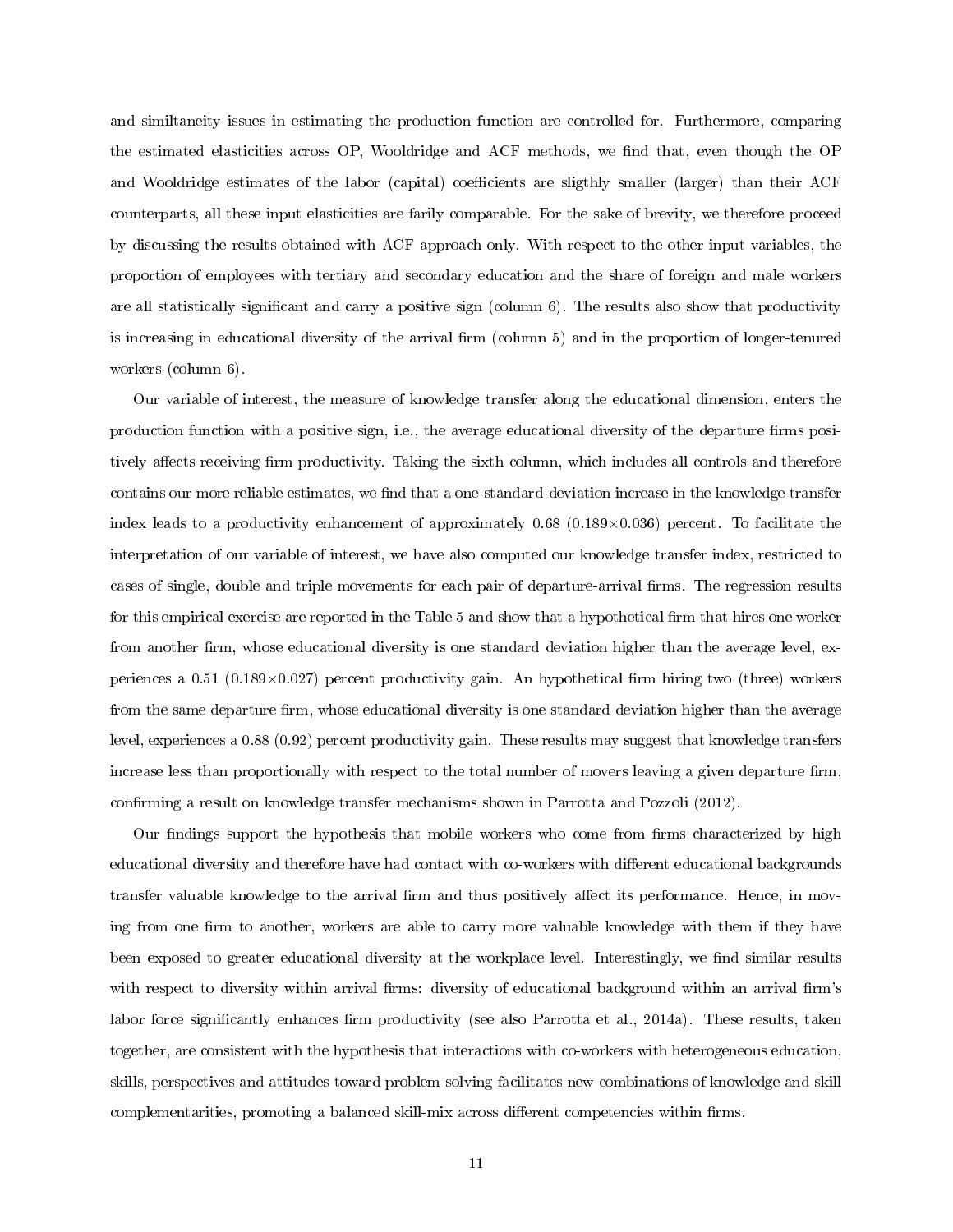The importance of knowledge transfer via labor mobility and that of departure firms' educational diversity seems particularly heightened in manufacturing, wholesale and retail trade, and financial and business services, as reported in Table 6. Thus, it appears that spillover from more educationally diverse workforces is a general phenomenon that induces larger productivity gains in both service and manufacturing industries. Although the contribution of such knowledge transfers does not vary substantially across industries, we find that firms benefit more in terms of the acquired knowledge from intra-industry worker flows than from inter-industry ones, as the estimated coefficient of our knowledge transfer measure for within-industry labor mobility flows is larger than the estimated coefficient for between-industry flows. This result provides some support for the assumption that knowledge transfers can more easily yield productivity gains when they originate with co-workers who are employed in similar environments and core businesses. Hence, as in Stoyanov and Zubanov (2012), we find that the knowledge introduced into firms by newly hired workers is mostly industry specific.

Table 7 shows estimates on our variable of interest according to the arrival firm size and location. It appears that the spillover related to the average departure firm's educational heterogeneity remains significant and increases with the size of the arrival firm's workforce. The estimates for single-establishment companies are very similar to our main findings, likely because such firms represent the majority of the enterprises in the sample. In the last column of Table 7, we exclude all firms located in Copenhagen and the surrounding area because large cities usually have a more diverse supply of workers and a larger percentage of highly productive firms.<sup>[13](#page-13-0)</sup> The results obtained using this exclusion do not qualitatively differ from those reported in Table 4.

#### 4.2 Robustness checks

In this section, we estimate various extensions of our baseline specification by using alternative conditions in calculating our knowledge transfer index. In this way, we determine whether and how such refinements influence the estimates.

We begin by testing the robustness of our results with respect to the exclusion of certain types of departure firms to investigate whether the knowledge generated by new hires is mainly related to specific characteristics of the departure rms (such as their human capital, productivity and division of labor), other than the educational diversity of their workforces. More specifically, in using our knowledge transfer measure, we do not qualify newly hired workers as knowledge carriers from firms that belong to  $R&D$ -intensive industries, that have at least one patent application at the European Patent Office,  $14$  that export goods or services,

<span id="page-13-1"></span><span id="page-13-0"></span> $13$ The only real agglomeration area in Denmark is Copenhagen and its environs.

<sup>&</sup>lt;sup>14</sup>More details concerning the composition of the data set, including all patent applications sent to the European Patent Office by Danish firms, can be found in Kaiser, et al. (2012).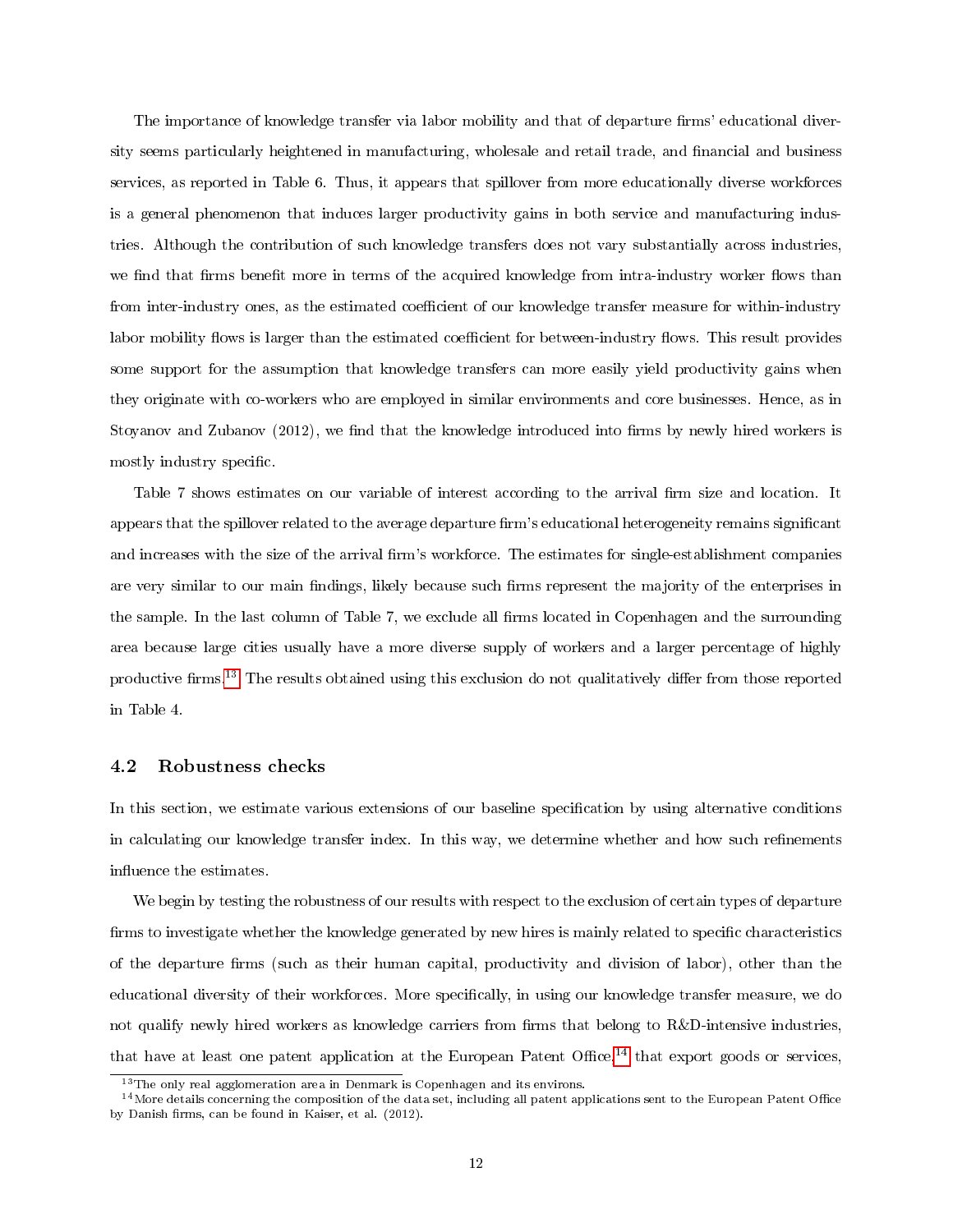that have foreign shareholders, that have a share of tertiary education workers above the industrial median during the year before the hire, or that have a total factor productivity<sup>[15](#page-14-0)</sup> larger than the one of the arrival company.<sup>[16](#page-14-1)</sup> All these refinements together with the estimates separately by the sending firms' size and by whether the sending firm is mono-establishment are reported in Table 8. In these checks coefficients on our variable of interest are fairly similar to the main results. Only excluding exporting firms significantly reduces the effect of our knowledge transfer measure. Moreover, the same effect seems to be increasing in the size of departure firms and to be smaller for mono-establishment sending companies. These findings might in part reflect the fact that bigger firms typically have workforces characterized by greater educational heterogeneity and at the same time pay higher wages because they are able to attract more able workers. These results however allow us to safely dismiss the idea that the new hires might benefit the arrival firms only when they originate from highly productive, innovative and internationalized firms, or from employers which pay more (tipically larger companies) or from firms with a large endowment of human capital thanks to a highly educated workforce. Hence, knowledge transfer through interaction with educationally diverse co-workers is a broad phenomenon that involves the entire production system rather than specific categories of enterprises.

The previous literature in this field (Song et al. 2003; Kaiser et al. 2012, Parrotta and Pozzoli 2012, Stoyanov and Zubanov 2012) has shown that worker characteristics (i.e., education, occupation and certain unobserved traits like for example motivation) are notably related to their ability to transfer knowledge to new contexts and apply it there. Based on Table 9, we can evaluate whether new workers' education, unobserved ability, nationality, occupation and tenure within their departure firms affect the magnitude of the knowledge transfer effects. For each group, we separately compute our knowledge transfer measure, imposing no knowledge transfers for the other group. Starting with occupation, we divide new hires into two categories, managers and non-managers. For both occupational categories, we find a significant, positive contribution of spillover from past co-workers' educational diversity to the productivity levels of the arrival firms. Our results, however, suggest that the knowledge transfer that occurs through manager mobility is much greater than the knowledge transfer associated with non-managers. Stronger effects are also found when we restrict knowledge transfer to workers who are native hires or workers with either tertiary education or with a tenure of at least three years at the departure firms. By dividing new hires according to whether their fixed effects estimated from a wage equation<sup>[17](#page-14-2)</sup> are above/below the median of overall fixed effects distribution

<span id="page-14-1"></span><span id="page-14-0"></span><sup>15</sup>Total factor productivity is estimated separately by 2-digit industry by using ACF.

<sup>&</sup>lt;sup>16</sup>We impose that incoming workers from such departure firms do not transfer any knowledge and assign to them a value of zero in the calculation of the knowledge transfer variable, kt.

<span id="page-14-2"></span> $17$ We measure the unobserved ability of each mover, independent of observed time-variant worker characteristics and any firmspecific effects, as the the time-invariant worker effect estimated from wage equation à la Abowd, Kramarz and Margolis (1999). In our panel data there is enough mobility of workers across firms, to decompose annual labor income into a component due to time-variant observable individual characteristics (such as, for example, work experience, tenure, education, marital status, the number of children), a pure time-invariant worker effect, a pure firm effect and a statistical residual. Another requirement for identifying individual fixed effects is that there are enough groups of connected workers (Abowd et al. 1999) and firms. In our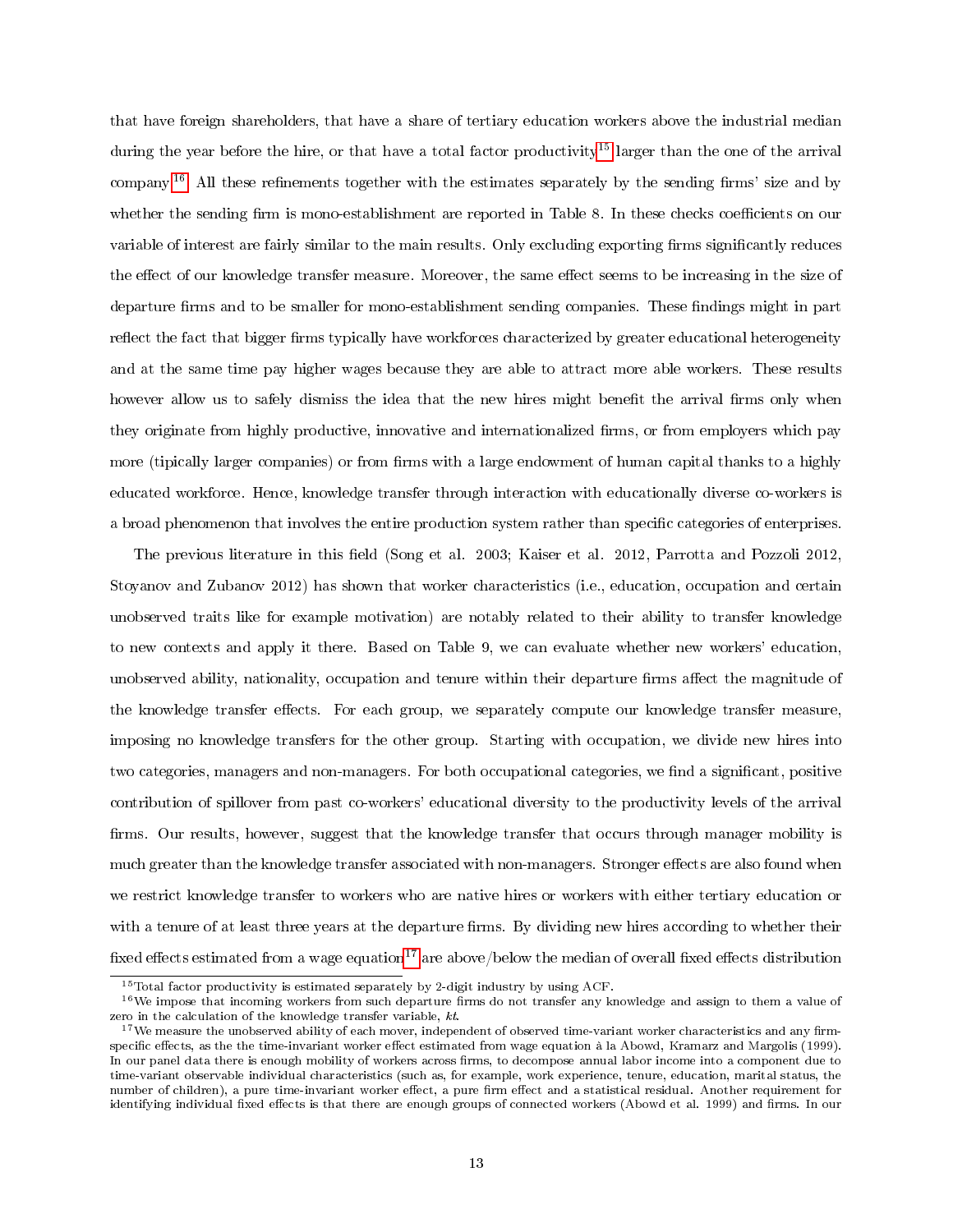of the sending firms, we find that the knowledge spillover effect is slightly smaller when we focus on those movers with below median fixed effects compared to the effect obtained by considering movers with above average ability. Furthermore, by restricting the analysis to knowledge carriers who have received at least a 5 percent wage increase after being hired by the arrival firm (a signal of the employer's willingness to recruit the individual), we find an even stronger effect on our variable of interest. These findings are consistent with the assumption that more able workers or workers with more education or longer job tenure usually have better employer transferability because of their superior cognitive skills or their greater amount of time spent accumulating knowledge through interactions with co-workers. However the fact that our coefficient of interest remains positive and statistically signicant even when we focus on knowledge carriers with low education or with a blue-collar occupation or below median ability allows us to dismiss the surmise that the effect estimated on our knowledge spillovers variable is merely due to the movers' productivity, ability or human capital. Finally, we exclude among knowledge carriers those individuals who change employers but not their place of residence. This change may reduce the influence of non-random movements on the estimation of the knowledge transfers effect, as individuals who change their place of residence in connection to a job switch are either those workers who move for family reasons or those who move to seek out an employer with a brighter future. The coefficient of the average departure firm's educational diversity is still positive and even greater in this case than in the main analysis.

In summary, the productivity gains associated with hiring from firms with higher degrees of educational diversity are magnified when the newly hired workers are more educated, belong to a higher occupation group, had a longer tenure at their departure firms, experience a wage increase after moving and do not change their place of residence in connection to a job chance. Therefore, it can be argued that these worker categories are viewed as more attractive by potential arrival firms. However, all workers seem able to transfer some degree of valuable knowledge, which suggests that knowledge that is acquired through exposure to educationally diverse workplaces and that is transferred through job-changing is not necessarily associated with specific types of labor inflow.

The final important robustness checks are reported in Table 10. As workers may interact not only with their colleagues but also with other individuals living or working in the geographic area in which departure firms are located, we alternatively compute our measure of knowledge transfers by averaging the departure firms' diversity calculated at the commuting area level.<sup>[18](#page-15-0)</sup> Measuring diversity at this level of geographical aggregation<sup>[19](#page-15-1)</sup> surely helps us to understand whether knowledge transfer originates from interactions not only

data-set only 0.43 % of the observations are disconnected.

<span id="page-15-1"></span><span id="page-15-0"></span> $18$ Using the algorithm suggested in Andersen et al. (2000), we have identified approximately 100 commuting areas.

<sup>&</sup>lt;sup>19</sup>The commuting area diversity is calculated excluding among knowledge carriers all individuals who are employed at the sending firms.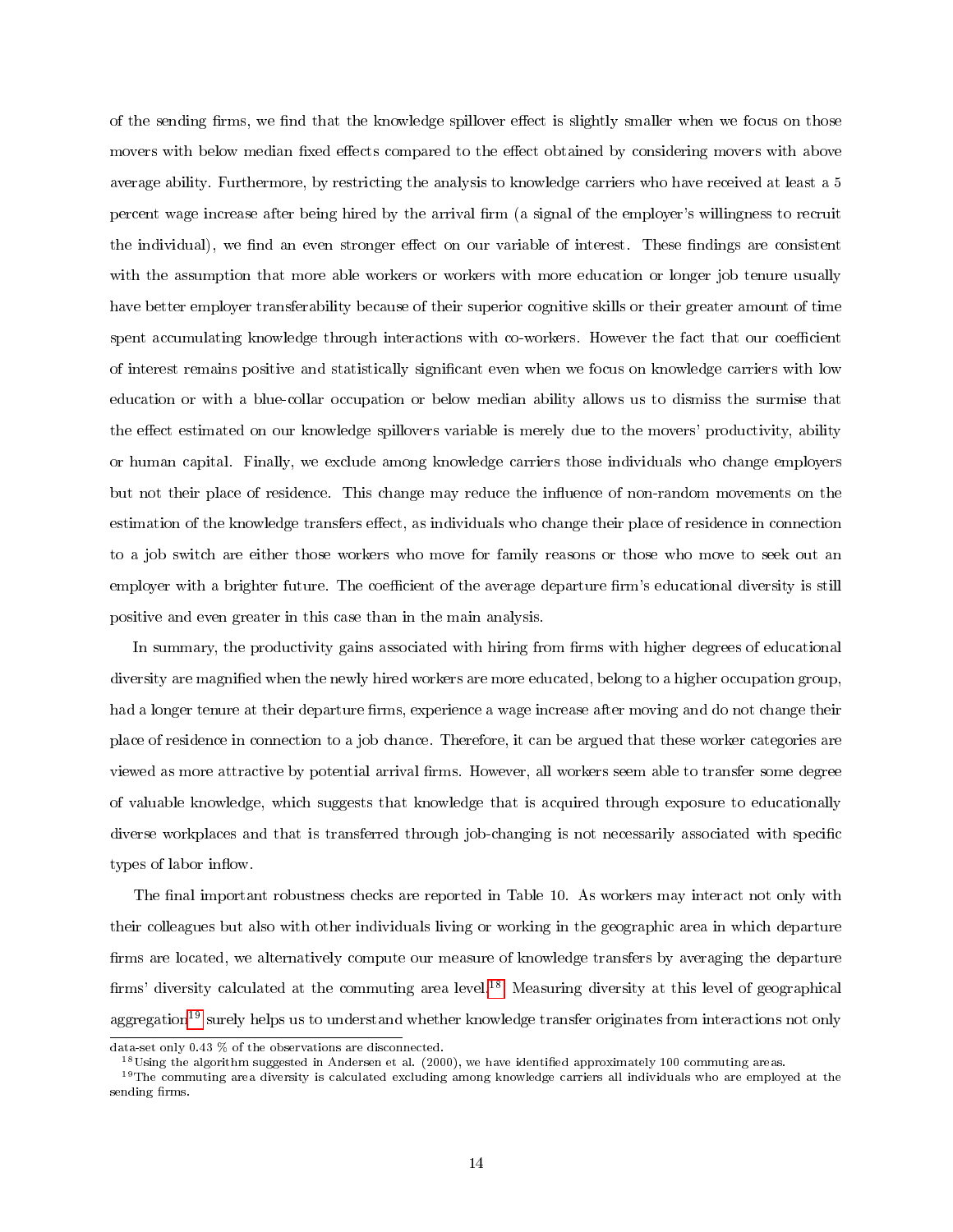with co-workers but also with other people (e.g., friends). It is noteworthy that in this test, we do not include mobility flows in which both the departure company and the arrival company are located in the same commuting area. If we did, it would be more difficult to capture any geographically specific effects, given that both the arrival and the departure firms could gain from the same geographical educational heterogeneity. Using our chosen approach, we find that the coefficient of our measure of knowledge transfer is positive but insignificant, as reported in the first column of Table 10. This finding provides evidence that knowledge transfers that are profitable from the firm viewpoint mainly originate from co-worker interactions. In the third column of Table 10, we calculate two alternative indices of knowledge transfers and include them both in the production function (1). The first measure is based on a Herfindhal index for the type of tertiary education (this index now has only 4 categories: engineering, natural sciences, social sciences and humanities), while the second is the standard deviation of the years of education of the sending firms' workers. This allows us to disentangle the knowledge transfer effects associated with the level of education from those related to the type of tertiary education. We find that both indices have a positive and statistically significant, with a larger effect associated with the measure of knowledge spillovers based on Herfindhal index for the type of tertiary education. These results are consistent with the idea that workers are more likely to work most closely with and to learn most from other workers of the same educational level but with a different field of study.

In the last two columns of Table 10, we test whether the exposure of mobile workers to ethnic or demographic diversity enhances the productivity of arrival firms. The coefficients that we estimate for these spillover measures are positive but insignificant. This finding might be a function of communication barriers due to differences in language, values, age, and gender, which may somehow have hindered co-worker interactions and, therefore, knowledge exchange between colleagues. Hence, according to our analysis, educational heterogeneity is the main source of valuable knowledge transmission among co-workers.

### 5 Conclusions

This article investigates the effect on firm productivity of hiring workers from educationally diverse enterprises. In particular, we evaluate how arrival firm productivity is affected by the average educational diversity of departure firms when there is inter-firm labor mobility. From such a perspective, workers who have been previously exposed to educationally heterogeneous co-workers are viewed as potential knowledge carriers.

To assess these learning effects, we estimate firm productivity using the algorithm suggested by Ackerberg et al. (2006), which allows us to address the endogeneity and collinearity issues that typically arise when structural estimation methods are used with production functions.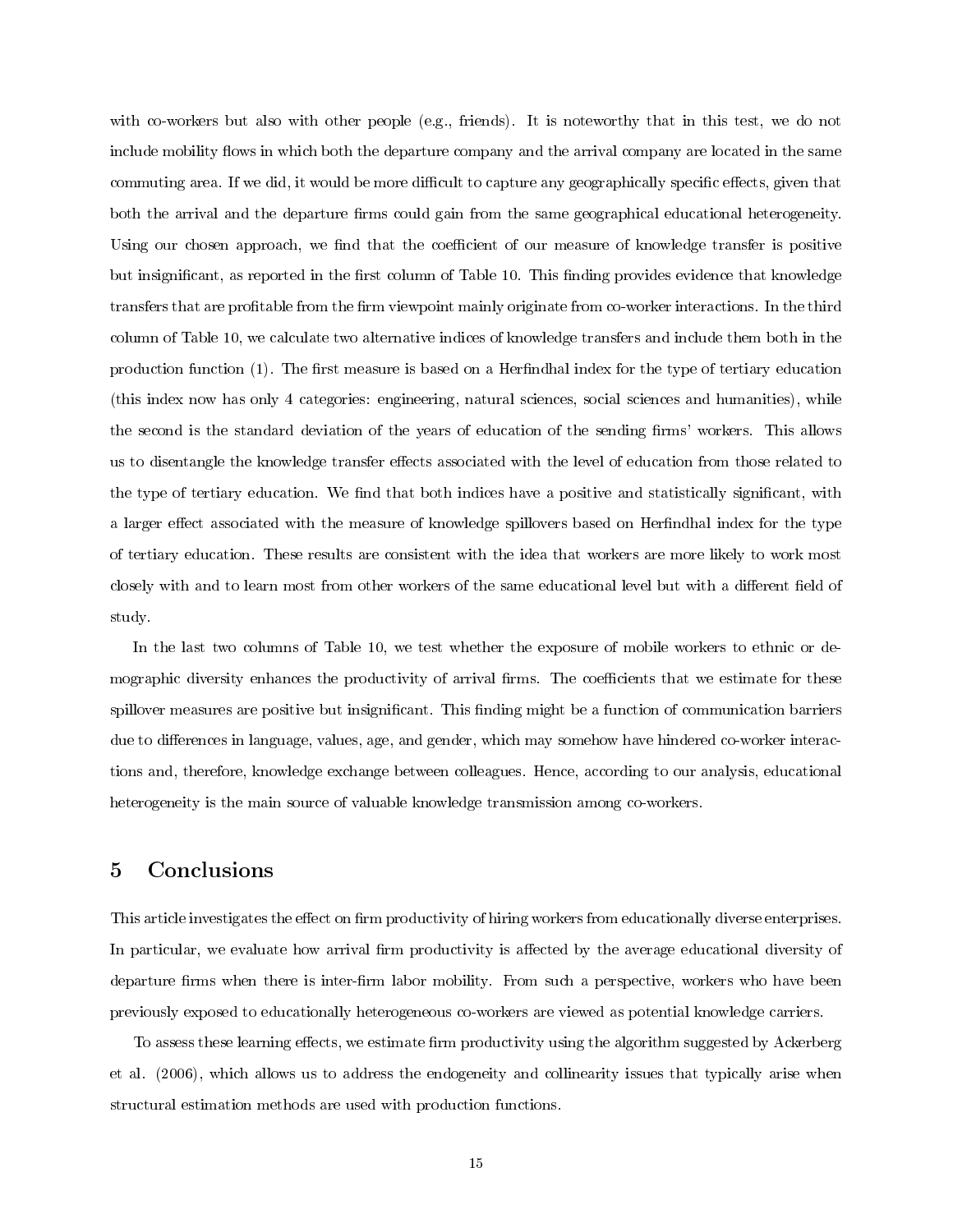We find that hiring workers who have had contact and relationships with co-workers with different educational backgrounds is beneficial to arrival firm productivity because such interactions encourage the transfer of complementary knowledge, enriching the arrival firm's knowledge pool. Furthermore, the average departure firm's ethnic and demographic diversity seems not to induce productivity gains for arrival firms. Thus, our findings support the hypothesis that the exposure of poached employees to past co-workers with different educational backgrounds promotes learning opportunities in arrival firms. These learning effects seem to be mainly driven by differences in fields of study at the level of tertiary education rather than in educational levels.

The benefits that originate from departure firms' educational diversity are particularly policy relevant because they are distributed throughout the entire economy rather than being concentrated in innovative or highly productive firms; the learning phenomenon that we describe is general rather than being particular to specific categories of firms (i.e., larger, more innovative, or more export oriented firms) or movers (i.e., workers with higher education or long tenure).

The evidence that the average sending firm's educational diversity contributes to arrival firm productivity has important implications for both private and public management policy. In choosing their hiring criteria, firms should devote more attention to the educational composition of the labor force from which they recruit their workers. In addition, public institutions might implement policies that are intended to ease inter-firm labor mobility (e.g., by reducing rigidity in the labor market) and that favor education in different fields of study (e.g., by boosting investment in education).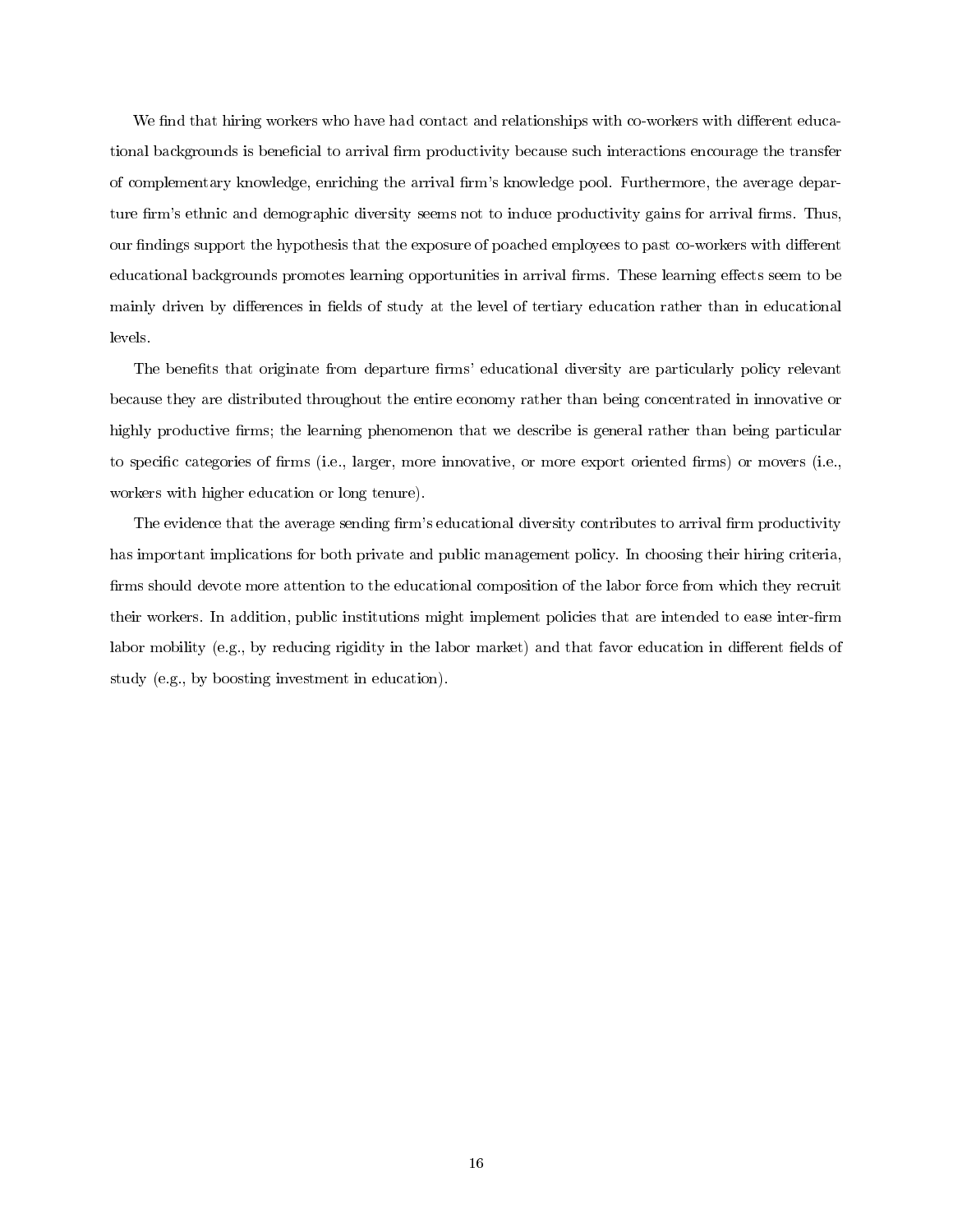## 6 Acknowledgments

We thank the CEBR for the provision of the database on Danish patent applications at EPO. We also thank Mariola Pytlikova for graciously providing us the linguistic classication code. Dario Pozzoli gratefully acknowledges funding from the Danish Council for Independent Research Social Sciences, Grant no. x12-124857/FSE. We also gratefully acknowledge the funding from LMDG, Department of Economics and Business, Aarhus University (LMDG is a Dale T. Mortensen Visiting Niels Bohr professorship project sponsored by the Danish National Research Foundation). We also appreciate the comments from participants at seminars organized by the University of Southern Denmark, University of Lugano, Maastricht University, and from participants at the following meetings: The ESPE Conference 2013 in Aarhus and the SOLE Conference 2013 in Boston. The usual disclaimer applies.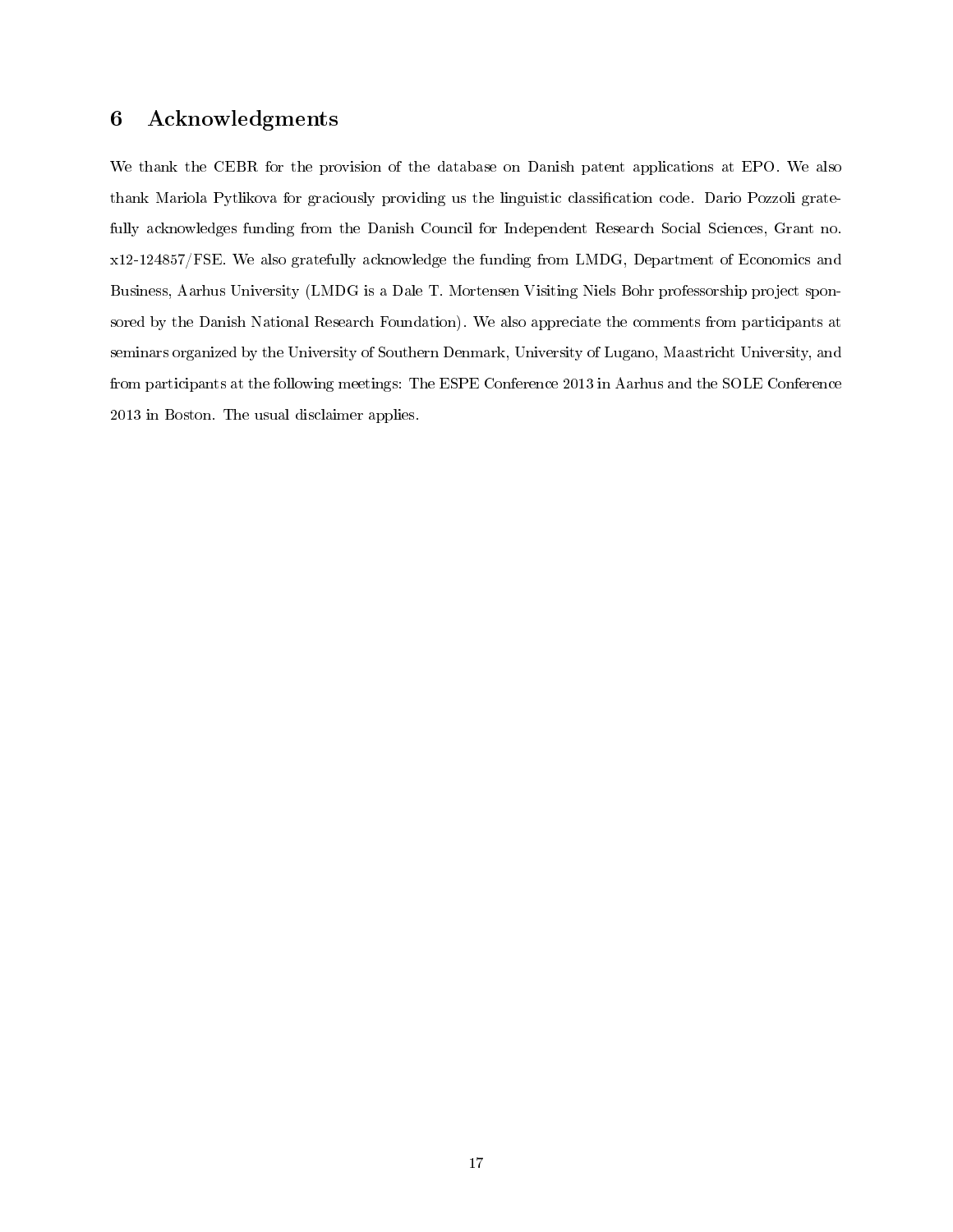# References

- [1] Abowd, John M., Francis Kramarz and David N. Margolis, High Wage Workers and High Wage Firms," Econometrica, 67 (199), 271-333.
- [2] Adsera, Alicia, and Mariola Pytlikova, The Role of Language in Shaping International Migration: Evidence from OECD Countries 1985-2006," Department of Economics, University of Aarhus, 2011.
- [3] Ackerberg, Daniel A., Kevin Caves, and Garth Frazer, "Structural Identification of Production Functions, 2006 (http://www.econ.ucla.edu/ackerber/ACF20withtables.pdf).
- [4] Alesina, Alberto, and Eliana La Ferrara, "Ethnic Diversity and Economic Performance," Journal of Economic Literature, 43 (2005), 762-800.
- [5] Andersen, Anne K., Commuting Areas in Denmark, (Copenhagen, AKF forlaget, 2000).
- [6] Balsvik, Ragnhild, Is Labor Mobility a Channel for Spillovers from Multinationals? Evidence from Norwegian Manufacturing," Review of Economics and Statistics, 93 (2011), 285-297.
- [7] Carlsen, Maria, and Annett Melgaard Jensen, "Globalisation and Danish Direct Investments," Danmarks Nationalbank Monetary Review, (2008), 51-66.
- [8] Glaeser, Edward, David I. Laibson, José A. Scheinkman, and Christine L. Soutter, "Measuring Trust," The Quarterly Journal of Economics, 115 (2000), 811-846.
- [9] Grossman, Gene M., and Elhanan Helpman, Innovation and Growth in the Global Economy (Cambridge, MIT Press, 1991).
- [10] Guiso, Luigi, Paolo Sapienza, and Luigi Zingales, "Cultural Biases in Economic Exchange?," Quarterly Journal of Economics, 124 (2009): 1095-1131.
- [11] Hong, Lu, and Scott E. Page, "Problem Solving by Heterogeneous Agents," Journal of Economic Theory, 97 (2001), 123-163.
- [12] Iranzo, Susana, Fabiano Schivardi, and Elisa Tosetti, "Skill Dispersion and Firm Productivity: An Analysis with Employer-Employee Matched Data," Journal of Labor Economics, 26 (2008), 247-285.
- [13] Kaiser, Ulrich, Hans Christian Kongsted, and Thomas Rønde, "Labor Mobility, Social Network Effects, and Innovative Activity," IZA working paper, 2011.
- [14] Kim, Jinyoung, and Gerald Marschke, "Labor mobility of scientists, technological diffusion, and the firm's patenting decision," The RAND Journal of Economics 36 (2005), 298-317.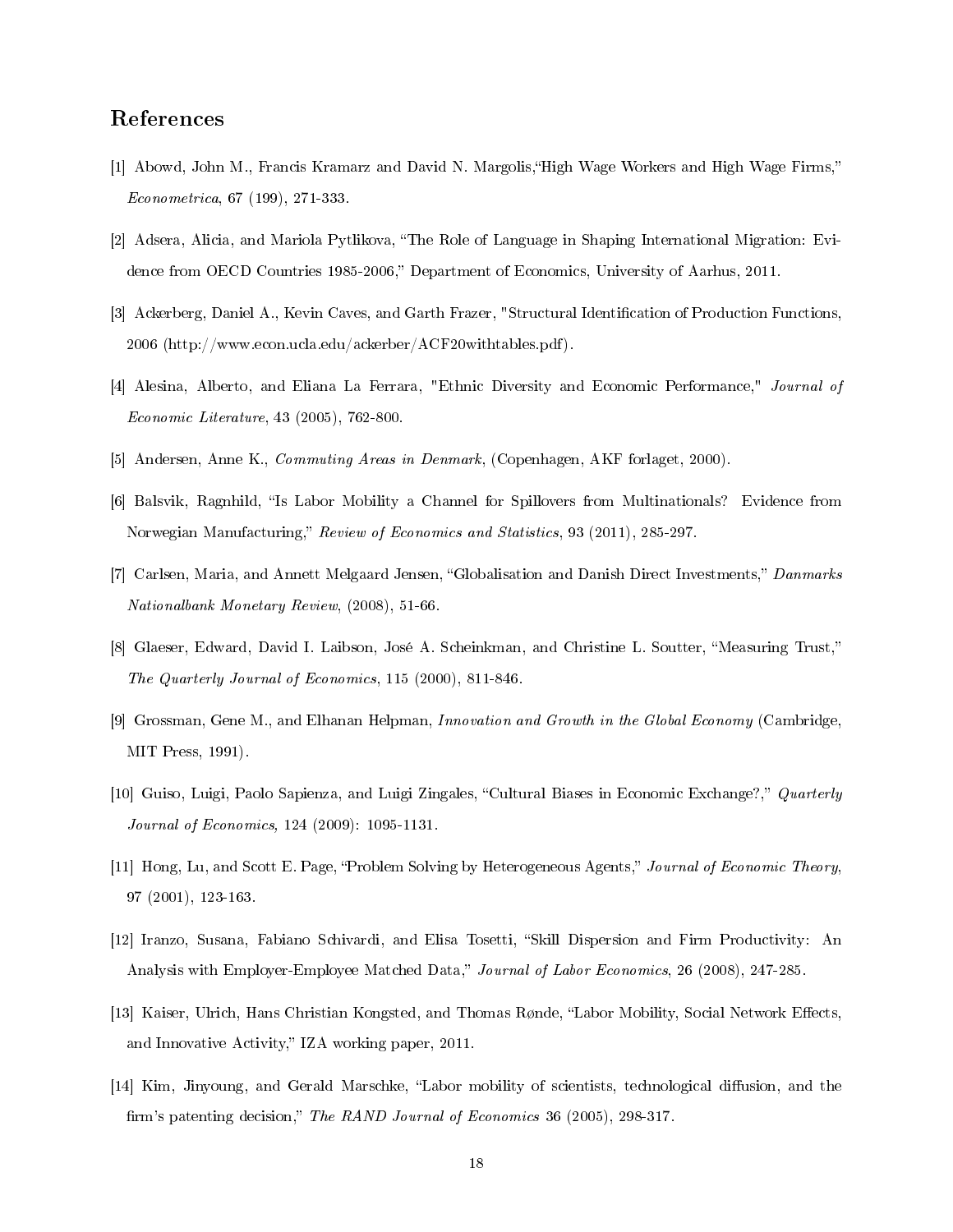- [15] Konings, Jozef, and Stijn Vanormelingen, "The Impact of Training on Productivity and Wages: Firm Level Evidence," CEPR Discussion Papers 7473, 2009.
- [16] Lazear, Edward P., "Globalisation and the Market for Team-Mates," The Economic Journal, 109 (1999), 15-40.
- [17] Lazear, Edward P., "Balanced Skills and Entrepreneurship," American Economic Review, Papers and Proceedings 94 (2004), 208-11.
- [18] Leonard, Jonathan S., and David I. Levine, "Diversity, Discrimination, and Performance," Institute for Research and Employment Working Paper 147, 2006.
- [19] Levinsohn, James, and Amil Petrin Estimating production functions using inputs to control for unobservables." The Review of Economic Studies 70.2 (2003): 317-341.
- [20] Marshall, Alfred, *Principles of economics* (New York, Macmillan, 1890).
- [21] Moen, Jarle, "Is Mobility of Technical Personnel a Source of R&D Spillovers?," Journal of Labor Economics, 23 (2005), 81-114.
- [22] Moretti, Enrico, Workers' Education, Spillovers and Productivity: Evidence from Plant-Level Production Functions," American Economic Review, 94 (2004).
- [23] Marino, Marianna, Pierpaolo Parrotta, and Dario Pozzoli, "Does Labor Diversity Promote Entrepreneurship?," Economics Letters, 116 (2012), 15-19.
- [24] Olley, G. Steven and Ariel Pakes, "The Dynamics Of Productivity In The Telecommunications Equipment Industry',' Econometrica, 64 (1996), 1263-1297.
- [25] Parrotta, Pierpaolo, Dario Pozzoli, and Mariola Pytlikova, "Labor Diversity and Firm Productivity?," European Economic Review, forthcoming (2014a).
- [26] Parrotta, Pierpaolo, Dario Pozzoli, and Mariola Pytlikova, The Nexus between Labor Diversity and Firm's Innovation?," *Journal of Population Economics*, forthcoming (2014b).
- [27] Parrotta, Pierpaolo, and Dario Pozzoli, "The Effect of Learning by Hiring on Productivity," The Rand Journal of Economics 43 (2012), 167-185.
- [28] Poole, Jennifer P., Knowledge Transfers from Multinational to Domestic Firms: Evidence from Worker Mobility," Review of Economics and Statistics,  $95(2)$   $(2013)$ ,  $393-406$ .
- [29] Romer, Paul M., "Endogenous Technological Change," Journal of Political Economy, 98 (1990), 71-102.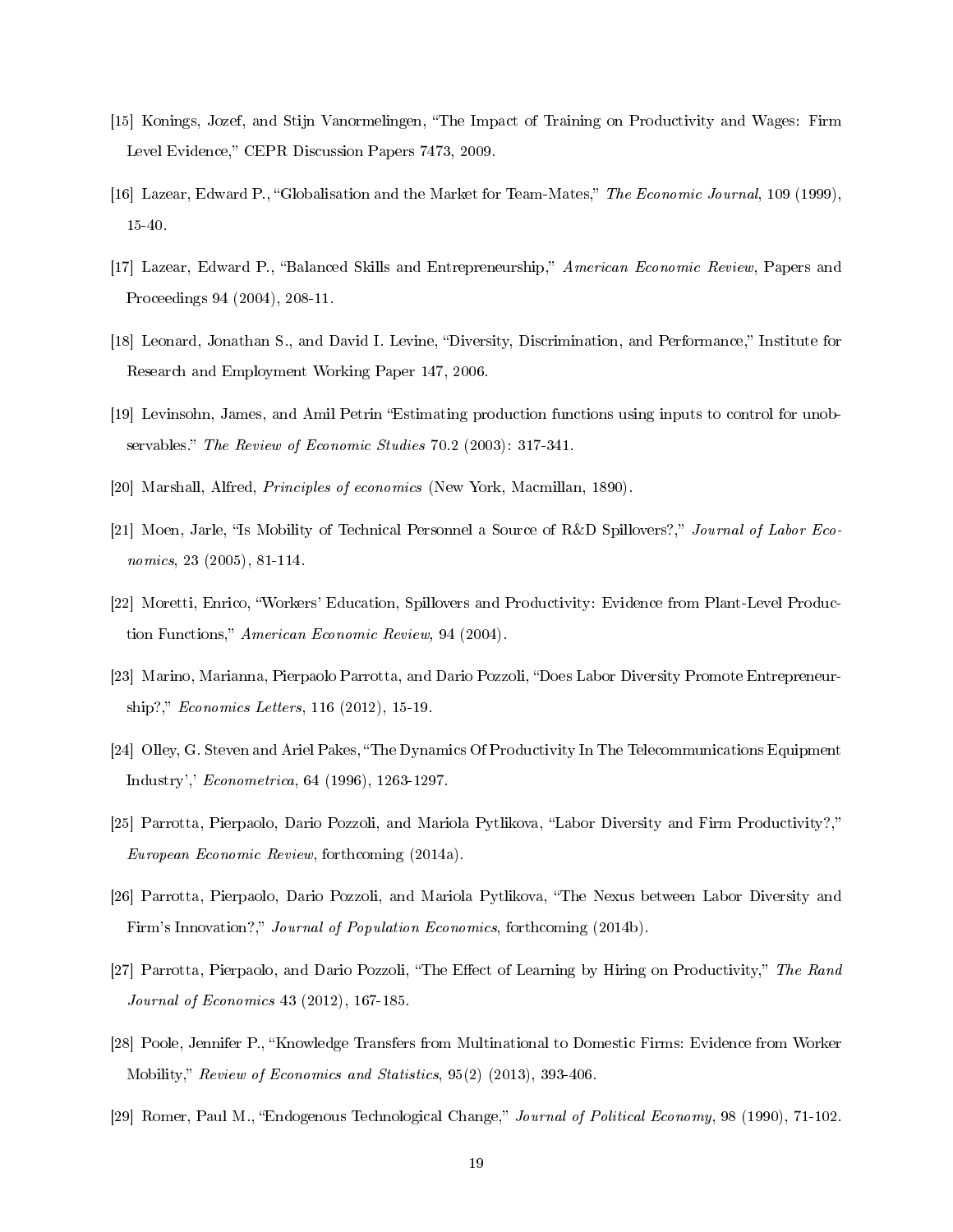- [30] Rosenkopf, Lori, and Paul Almeida, "Overcoming local search through alliances and mobility," Management Science, 49 (2003), 751-766.
- [31] Song, Jaeyong, Paul Almeida, and Geraldine Wu, "Learning-by-hiring: when is mobility more likely to facilitate interfirm knowledge transfer?," Management Science 49 (2003), 351-365.
- [32] Stoyanov, Andrey, and Nikolay Zubanov, Productivity Spillovers Across Firms through Worker Mobility," American Economic Journal: Applied Economics, 4 (2012), 168-198.
- [33] Wooldridge, Jeffrey M., "On estimating firm-level production functions using proxy variables to control for unobservables,"  $Economics$  Letters,  $104(3)$  (2009), 112-114.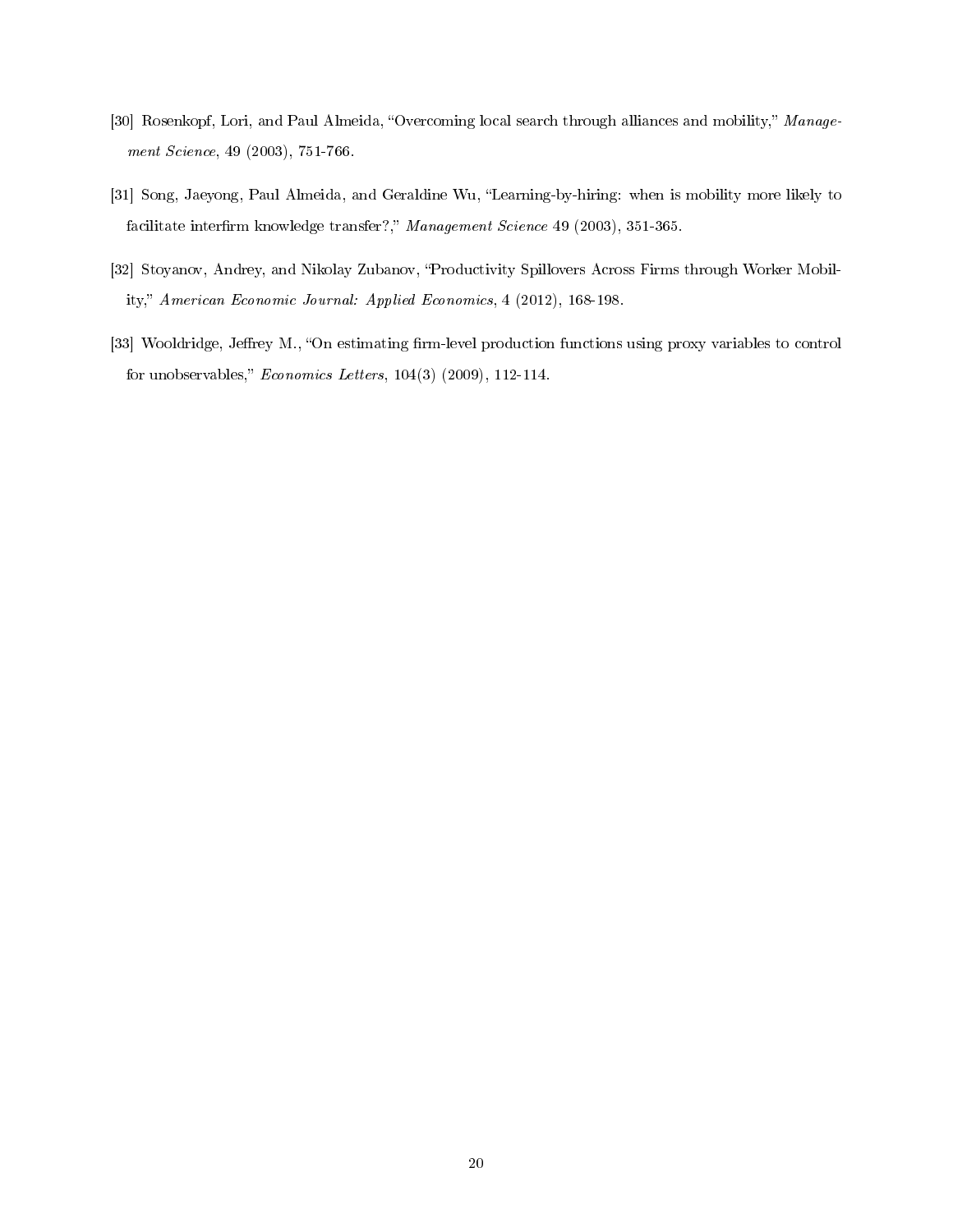| Variables                       | Definition                                                                           | $_{\rm Total}$ |             |           | Small size firms |            | Middle and big size firms |
|---------------------------------|--------------------------------------------------------------------------------------|----------------|-------------|-----------|------------------|------------|---------------------------|
| $\rm{DA\;Varial}$               |                                                                                      | Mean           | 5d          | Mean      | Sd               | Mean       | ದ                         |
| edu knowledge transfer index    | average educational diversity of all departure firms                                 | 0.466          | 0.189       | 0.447     | 0.205            | 0.512      | 0.129                     |
| ethnic knowledge transfer index | average ethnic diversity of all departure firms                                      | 0.255          | 0.212       | 0.236     | 0.226            | 0.303      | 0.166                     |
| demo knowledge transfer index   | average demographic diversity of all departure firms                                 | 0.679          | 0.254       | 0.656     | 0.279            | 0.735      | 0.162                     |
| inflow of new workers           | number of workers moving from departure to arrival firms                             | 1.320          | 3.704       | 1.241     | 1.811            | LEG.1      | 6.301                     |
| share of men                    | proportion of all employees<br>men as a p                                            | 1.687          | 0.246       | 0.691     | 0.256            | 0.678      | 0.221                     |
| share of foreigners             | non-Danish emloyees as a proportion of all employees                                 | 0.052          | 0.093       | 0.049     | 0.096            | 0.059      | 0.085                     |
| age15-32                        | employees aged 15-32 as a proportion of all employees                                | 0.318          | 0.217       | 0.337     | 0.225            | 0.268      | 0.188                     |
| age33-41                        | employees aged 33-41 as a proportion of all employees                                | 0.286          | 0.132       | 0.276     | 0.140            | 0.309      | 0.105                     |
| $age42-50$                      | employees aged 42-50 as a proportion of all employees                                | 0.213          | 0.114       | 0.205     | 0.120            | 0.233      | 0.092                     |
| age51-65                        | employees aged 51-65 as a proportion of all employees                                | 0.252          | 0.150       | 0.218     | 0.172            | 0.206      | 0.162                     |
| primary education               | education as a proportion of all employees<br>employees with compulsory              | 0.272          | 0.128       | 0.272     | 0.324            | 0.298      | 0.333                     |
| secondary education             | employees with a secondary/post-secondary education as a proportion of all employees | 0.612          | 0.177       | 0.610     | 0.188            | 0.616      | 0.146                     |
| tertiary education              | education as a proportion of all employees<br>employees with a tertiary              | 0.039          | 0.092       | 0.035     | 0.090            | 0.051      | 0.095                     |
| tenure                          | average tenure                                                                       | 1179           | 1.880       | 4.066     | 1.911            | 4.461      | 1.769                     |
| share of managers               | a proportion of all employees<br>managers as                                         | 0.037          | 0.052       | 0.38      | 0.056            | 0.036      | 0.039                     |
| share of middle managers        | as a proportion of all employees<br>middle managers                                  | 0.149          | 0.200       | 0.132     | 0.194            | 0.193      | 0.208                     |
| bluecoll                        | a proportion of all employees<br>blue collars as                                     | 0.762          | 0.242       | $-773$    | 0.244            | 0.727      | 0.231                     |
| edu diversity arrival firm      | diversity index based on employees' education (9 categories)                         | 0.585          | 0.130       | 1.567     | 0.133            | 0.629      | 0.111                     |
| ethnic diversity arrival firm   | on employees' language (40 categories)<br>diversity index based                      | 0.191          | 0.284       | 3.115     | 0.235            | 0.380      | 1.307                     |
| demo diversity arrival firm     | diversity index based on employees' demographic characteristics (10 categories)      | 0.869          | 0.094       | 0.854     | 0.098            | 0.904      | 0.075                     |
| Accounting Variables:           |                                                                                      |                |             |           |                  |            |                           |
| value added                     | 1000 kr.                                                                             | 31183.570      | 190248.800  | 8693.019  | 22840.600        | 87262.870  | 347477.000                |
| materials                       | $1000 \text{ km}$ .                                                                  | 82812.540      | 640034.800  | 24088.120 | 118713.800       | 229239.500 | 1168730.000               |
| capital                         | $(1000 \text{ km})$                                                                  | 98976.920      | 1310085.000 | 24833.630 | 594240.500       | 283850.300 | 2251144.000               |
| foreign ownership               | 1, if the firm is foreign owned                                                      | 0.004          | 0.063       | 0.004     | 0.061            | 0.005      | 0.068                     |
| multi                           | 1, if the firm is multi-establishment                                                | 0.144          | 0.351       | 0.037     | 0.188            | 0.411      | 0.492                     |
| Z                               |                                                                                      |                | 104.699     |           | 74,729           |            | 29,970                    |
|                                 |                                                                                      |                |             |           |                  |            |                           |

Table 1: Descriptive statistics of firm characteristics, main sample and by size Table 1: Descriptive statistics of firm characteristics, main sample and by size

wood products (6.19 %), chemicals (3.95 %), other non-metallic mineral products (1.94 %), basic metals (18.95 %), furniture (3.46 %), construction (15.07 %), sale and repair of motor vehicles (3.64 %), wholesale trade (14 restaurants (2.08 %), transport (6.12 %), post and telecommunications (0.40 %), financial intermediation (1.17 %) and business The industrial sectors included in the empirical analysis are the following: food, beverages and tobacco (4.05 %); textiles (2 %), Notes: All Employer-Employee (IDA) and Accounting (REGNSKAB) variables are expressed as time averages from 1995 to 2005. Notes: All Employer-Employee (IDA) and Accounting (REGNSKAB) variables are expressed as time averages from 1995 to 2005. The industrial sectors included in the empirical analysis are the following: food, beverages and tobacco (4.05 %); textiles (2 %), wood products (6.19 %), chemicals (3.95 %), other non-metallic mineral products (1.94 %), basic metals (18.95 %), furniture (3.46 %), construction (15.07 %), sale and repair of motor vehicles (3.64 %), wholesale trade (14.67 %), retail trade (6.06 %), hotels and restaurants (2.08 %), transport (6.12 %), post and telecommunications (0.40 %), financial intermediation (1.17 %) and business  $\frac{50}{2}$  $\leq$  49; Middle and big size firms: Employees ≤activities (10.25 %). Small size firms: Employees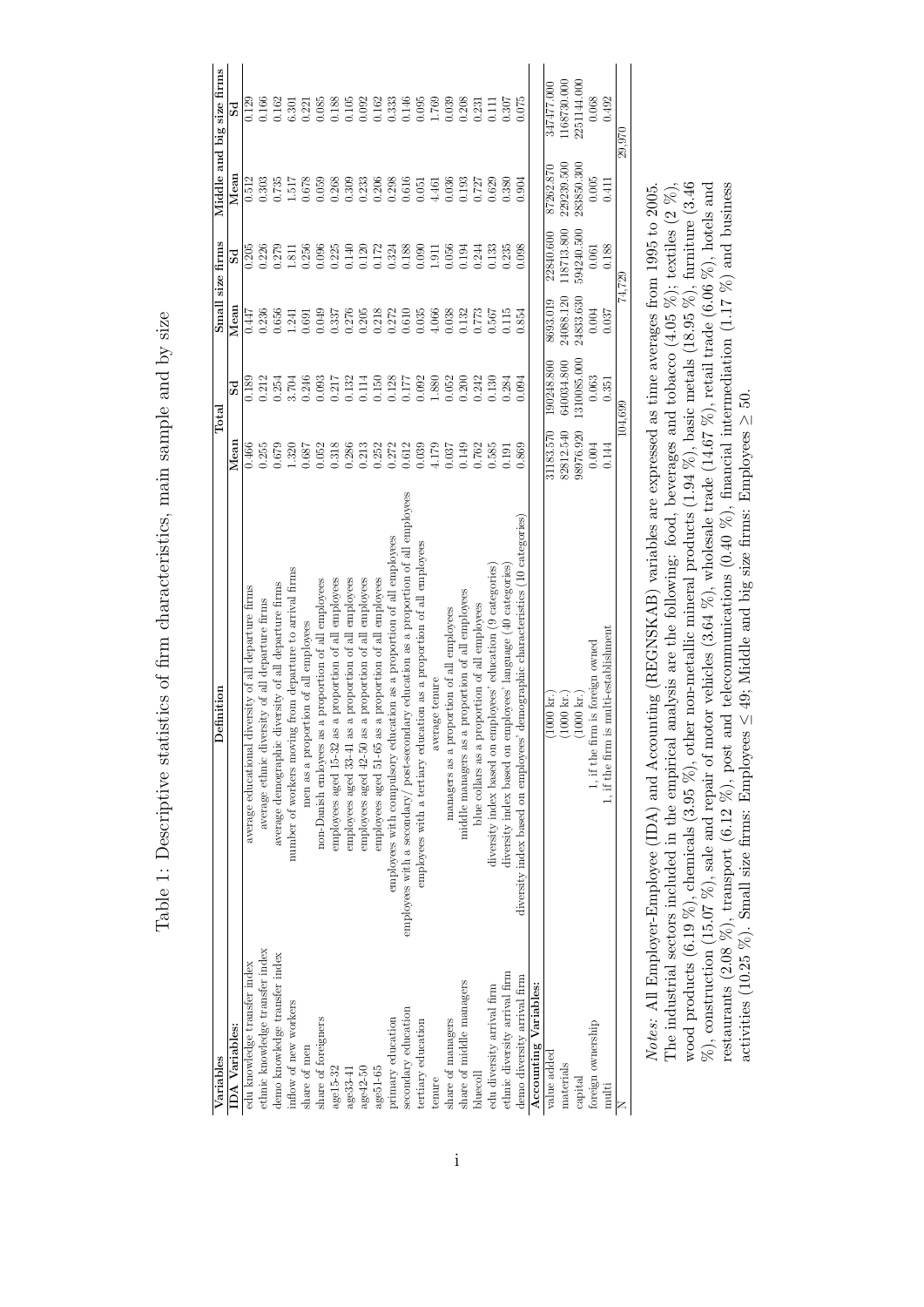| Variables                                                                | All workers                                                                       |                                                    | Movers                                                                       |                                                        | Movers from firms with above avg edu diversity                                                        |  |
|--------------------------------------------------------------------------|-----------------------------------------------------------------------------------|----------------------------------------------------|------------------------------------------------------------------------------|--------------------------------------------------------|-------------------------------------------------------------------------------------------------------|--|
|                                                                          | Mean                                                                              | S.d.                                               | Mean                                                                         | S.d.                                                   | S.d.<br>Mean                                                                                          |  |
| $log(wage_lag)$                                                          | 12.302                                                                            | 0.614                                              | 12.232                                                                       | 0.667                                                  | 0.658<br>12.285                                                                                       |  |
| $\rm{age}$                                                               | 38.232                                                                            | 0.995                                              | 35.357                                                                       | 9.732                                                  | $\,9.464\,$<br>35.504                                                                                 |  |
| tenure                                                                   | 5.159                                                                             | 4.839                                              | 2.813                                                                        | 2.981                                                  | 2.848                                                                                                 |  |
| labor market experience                                                  | 15.675                                                                            | 9.762<br>0.169<br>0.427<br>0.435<br>0.473<br>0.473 | 13.455                                                                       | 8.755                                                  | $\begin{array}{c} 3.025 \\ 8.746 \\ 0.178 \\ 0.464 \\ 0.476 \\ 0.463 \\ 0.0463 \end{array}$<br>13.352 |  |
| manager                                                                  |                                                                                   |                                                    |                                                                              | 0.166                                                  | 0.033                                                                                                 |  |
| middle manager                                                           |                                                                                   |                                                    |                                                                              | $\begin{array}{c} 0.431 \\ 0.446 \\ 0.465 \end{array}$ |                                                                                                       |  |
| blue collar                                                              |                                                                                   |                                                    |                                                                              |                                                        | 0.313<br>0.654                                                                                        |  |
| skill0 (1, if with primary education)                                    |                                                                                   |                                                    | $\begin{array}{c} 0.028 \\ 0.246 \\ 0.725 \\ 0.316 \\ 0.0316 \\ \end{array}$ |                                                        | 0.312<br>0.598                                                                                        |  |
| 1C <sub>8</sub> t<br>skill1 (1, if with secondary and post-secondary edu |                                                                                   |                                                    |                                                                              | 0.485                                                  |                                                                                                       |  |
| skill2 (1, if with tertiary education)                                   | $\begin{array}{c} 0.029 \\ 0.239 \\ 0.731 \\ 0.378 \\ 0.572 \\ 0.650 \end{array}$ |                                                    | 0.63                                                                         | 0.244                                                  | 0.288<br>0.091                                                                                        |  |
| female                                                                   | 1.337                                                                             |                                                    | 1.302                                                                        | 0.459                                                  | 0.475<br>0.343                                                                                        |  |
| foreigner                                                                | 049                                                                               | 0.216                                              | 1.045                                                                        | 0.208                                                  | 0.212<br>1.047                                                                                        |  |
| bs                                                                       | 5,291,642                                                                         |                                                    | 705,292                                                                      |                                                        | 273.751                                                                                               |  |

Table 2: Descriptive statistics of workers' characteristics Table 2: Descriptive statistics of workers' characteristics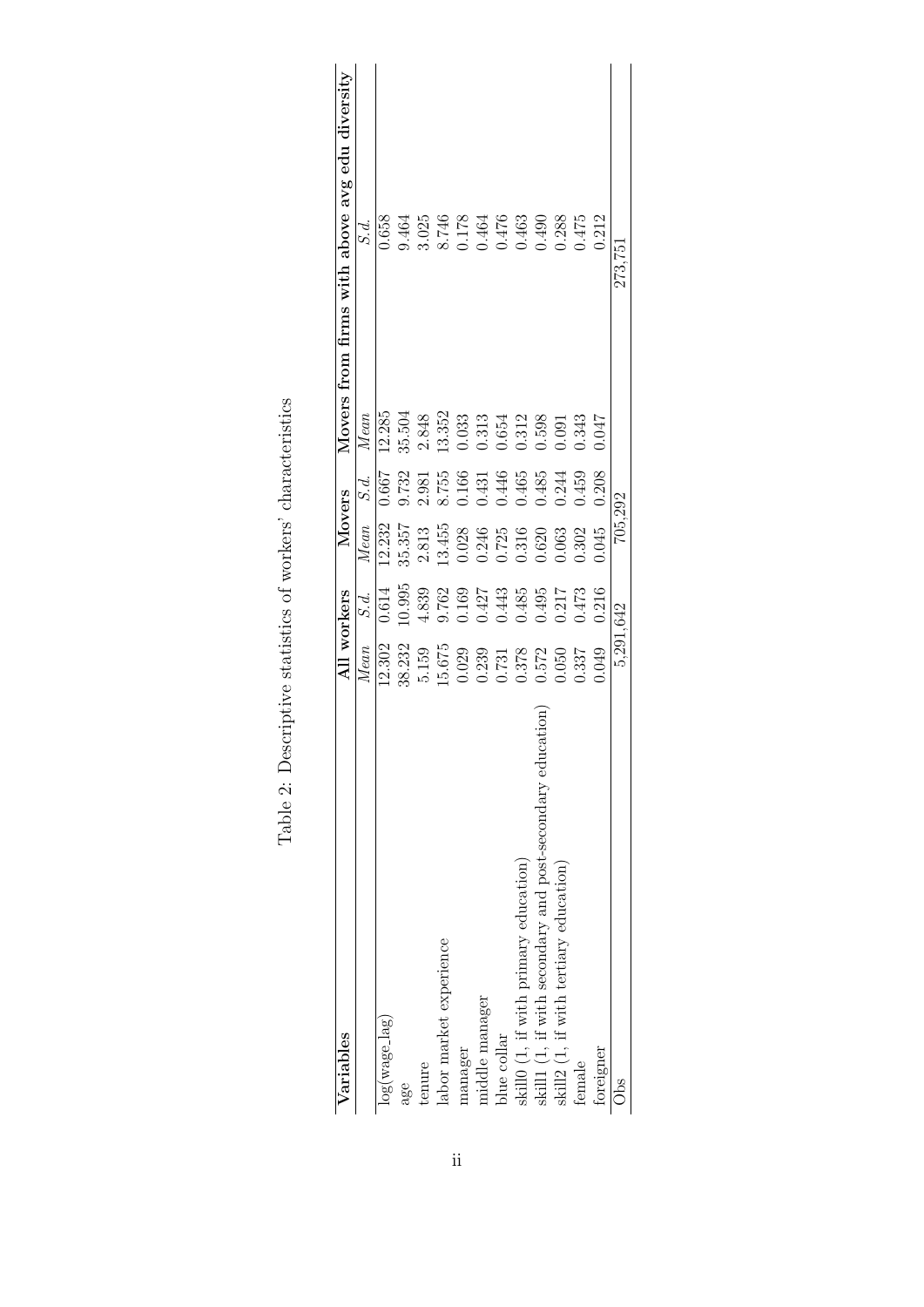Table 3: Labor mobility by year and arrival firm industry and size

|                                          |         | Total number of movers Movers' share of the labor worforce |
|------------------------------------------|---------|------------------------------------------------------------|
| manufacturing                            | 272,704 | 0.100                                                      |
| construction                             | 93,649  | 0.168                                                      |
| whole sale and retail trade              | 167,031 | 0.147                                                      |
| transport                                | 89,937  | 0.266                                                      |
| financial and business service           | 81,087  | 0.159                                                      |
| within industry mobility                 | 391,828 | 0.074                                                      |
| between industry mobility                | 313,464 | 0.059                                                      |
| arrival firm with less than 50 employees | 130,151 | 0.025                                                      |
| arrival firm with more than 50 employees | 575,141 | 0.108                                                      |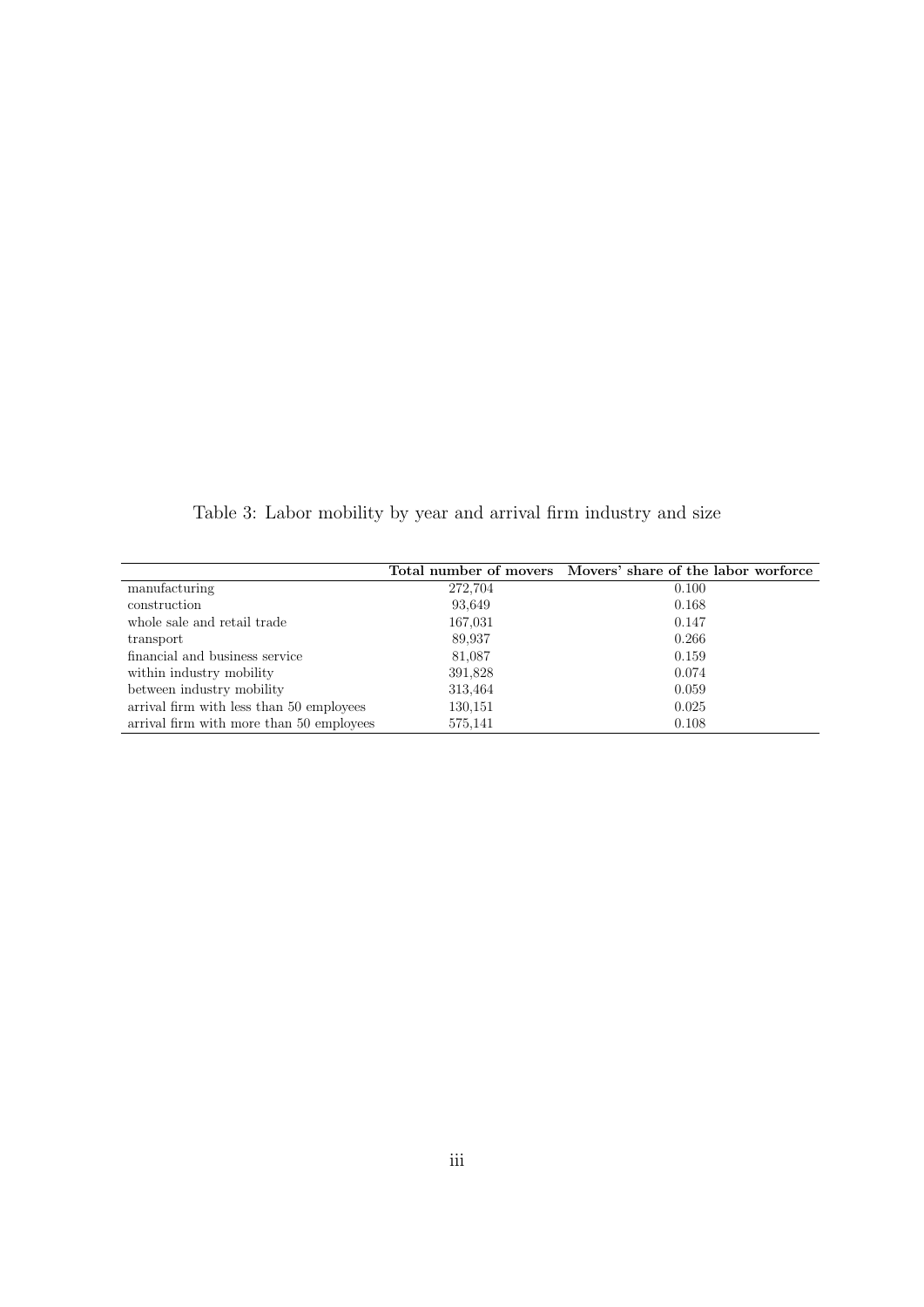|                              |                 | $\widehat{\mathbb{C}}$ | ව          |                        |                               |                               |
|------------------------------|-----------------|------------------------|------------|------------------------|-------------------------------|-------------------------------|
|                              | <b>OLS</b><br>Ξ | $\overline{c}$         | Wooldridge | ACF<br>$\widehat{\Xi}$ | ACF<br>$\widehat{\mathbf{e}}$ | ACF<br>$\widehat{\mathbf{e}}$ |
| $\log(L)$                    | $0.658***$      | $0.680***$             | $0.673***$ | $0.715***$             | $0.713***$                    | $0.745***$                    |
|                              | (0.009)         | (0.005)                | (0.009)    | (0.020)                | (0.018)                       | (0.010)                       |
| $\log(\mathrm{C})$           | $0.351***$      | $0.273***$             | $0.281***$ | $0.306***$             | $0.303***$                    | $0.259***$                    |
|                              | (0.006)         | $(0.013)$<br>0.107***  | (0.015)    | (0.012)                | (0.012)                       | $(0.011)$<br>$0.036***$       |
| edu knowledge transfer index | $0.091***$      |                        | $0.087***$ | $0.082***$             | $0.081***$                    |                               |
|                              | (0.007)         | (0.008)                | (0.009)    | (0.008)                | (0.006)                       | (0.007)                       |
| edu diversity arrival firm   |                 |                        |            |                        | $0.136**$                     | $0.083**$                     |
|                              |                 |                        |            |                        | (0.041)                       | (0.043)                       |
| share of middle managers     |                 |                        |            |                        |                               | $0.321***$                    |
|                              |                 |                        |            |                        |                               | (0.031)                       |
| share of managers            |                 |                        |            |                        |                               | $0.360***$                    |
|                              |                 |                        |            |                        |                               | (0.049)                       |
| tenure                       |                 |                        |            |                        |                               | $0.238***$                    |
|                              |                 |                        |            |                        |                               | (0.027)                       |
| secondary education          |                 |                        |            |                        |                               | $0.138***$                    |
|                              |                 |                        |            |                        |                               | (0.018)                       |
| tertiary education           |                 |                        |            |                        |                               | $0.163***$                    |
|                              |                 |                        |            |                        |                               | (0.042)                       |
| age15-32                     |                 |                        |            |                        |                               | 0.077                         |
|                              |                 |                        |            |                        |                               | (0.083)                       |
| age33-41                     |                 |                        |            |                        |                               | $-0.000$                      |
|                              |                 |                        |            |                        |                               | (0.056)                       |
| $age42-50$                   |                 |                        |            |                        |                               | $-0.210**$                    |
|                              |                 |                        |            |                        |                               | (0.098)                       |
| share of men                 |                 |                        |            |                        |                               | $0.393***$                    |
|                              |                 |                        |            |                        |                               | (0.079)                       |
| share of foreigners          |                 |                        |            |                        |                               | $0.300**$                     |
|                              |                 |                        |            |                        |                               | (0.103)                       |
| z                            | 104,098         | 68,190                 | 36,868     | 46,292                 | 46,292                        | 46,292                        |
| $\rm R2$                     | 0.834           | 0.823                  | 0.712      | 0.814                  | 0.823                         | 0.883                         |

Table 4: Knowledge transfer effects on firm productivity, main results Table 4: Knowledge transfer effects on firm productivity, main results

year, and county dummies. Column 5 adds to the controls the arrival firm's educational diversity. Column 6 also includes: the Notes: The dependent variable is the log of value added. All regressions include foreign-owned, multi-establishment, 2-digit industry, arrival firm average tenure and share of foreigners, managers, middle managers, males, workers with either tertiary or secondary education and differently aged workers belonging to the employees' age distribution quintile; the departure firms' average shares of foreigners, managers, middle managers, males, workers with either tertiary or secondary education and differently aged workers belonging to the employees' age distribution quintiles. Standard errors are computed by using a block bootstrap procedure with Notes: The dependent variable is the log of value added. All regressions include foreign-owned, multi-establishment, 2-digit industry, year, and county dummies. Column 5 adds to the controls the arrival firm's educational diversity. Column 6 also includes: the arrival firm average tenure and share of foreigners, managers, middle managers, males, workers with either tertiary or secondary education and differently aged workers belonging to the employees' age distribution quintile; the departure firms' average shares of foreigners, managers, middle managers, males, workers with either tertiary or secondary education and differently aged workers belonging to the employees' age distribution quintiles. Standard errors are computed by using a block bootstrap procedure with 300 replications and are robust against heteroskedasticity and intra-group correlation. Significance levels: \*\*\*1%, \*\*5%, \*10%. 300 replications and are robust against heteroskedasticity and intra-group correlation. Significance levels: \*\*\*1%, \*\*5%, \*10%.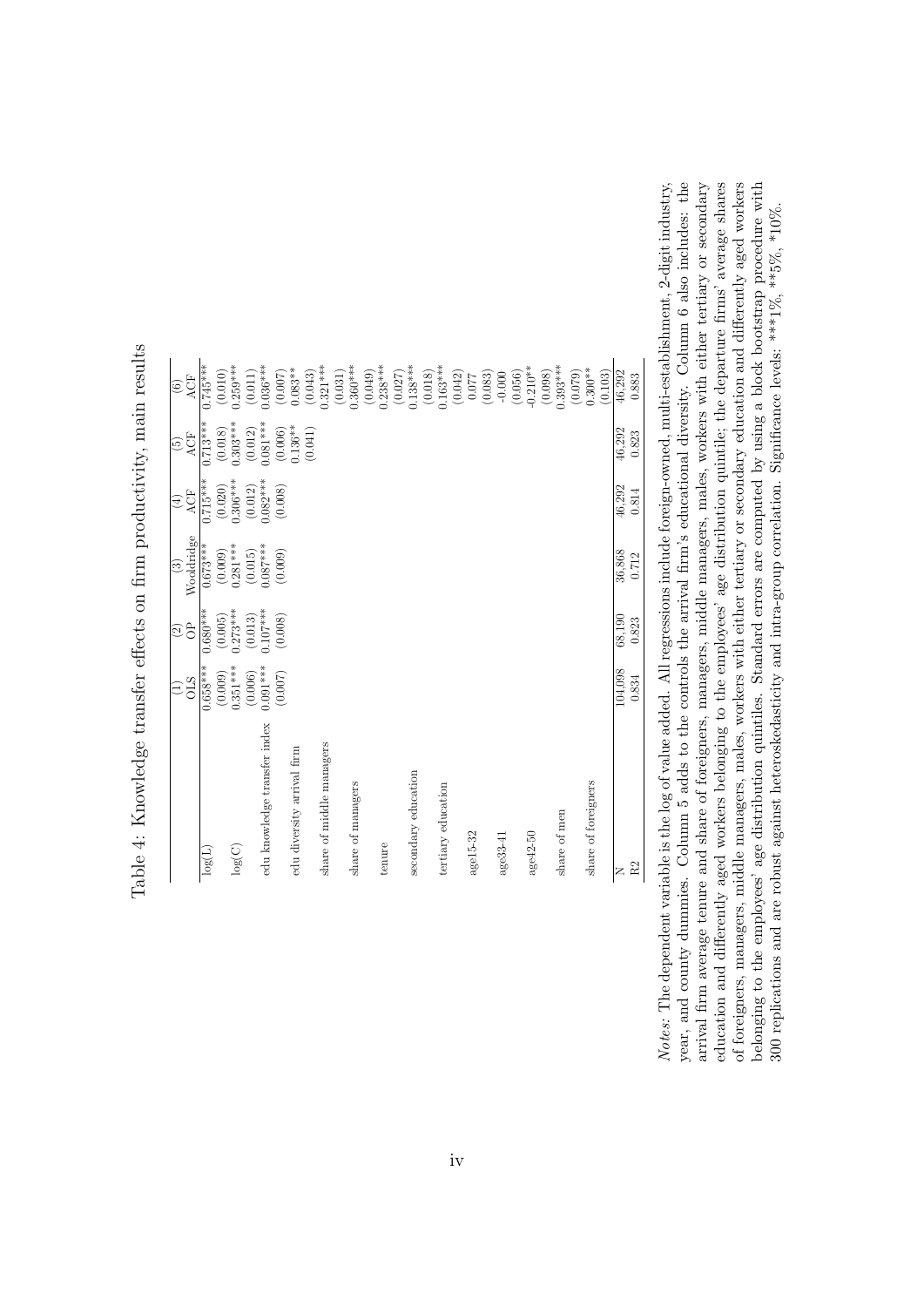|                              | from the same sending firm<br>No more than one mover | from the same sending firm<br>No more than two movers | from the same sending firm<br>No more than three movers |
|------------------------------|------------------------------------------------------|-------------------------------------------------------|---------------------------------------------------------|
| log(L)                       | $0.729***$                                           | $0.747***$                                            | $0.746***$                                              |
|                              | $(0.010)$<br>0.267***                                | $(0.011)$<br>$0.255***$                               | $(0.011)$<br>$0.256***$                                 |
| log(C)                       |                                                      |                                                       |                                                         |
|                              | $(0.010)$<br>$0.027***$                              | $(0.010)$<br>$0.047***$                               | $(0.010)$<br>0.049***                                   |
| edu knowledge transfer index |                                                      |                                                       |                                                         |
|                              | (0.008)                                              | (0.010)                                               | (0.010)                                                 |
|                              | 46,292                                               | 46,292                                                | 46,292                                                  |
|                              | 0.892                                                | 0.892                                                 | 0.892                                                   |

Table 5: Knowledge transfer effects on firm productivity, results by number of knowledge carriers from a sending firm Table 5: Knowledge transfer effects on firm productivity, results by number of knowledge carriers from a sending firm

Notes: The dependent variable is the log of value added. All regressions include the full set of control variables (both arrival and departure firms' characteristics). Standard errors are computed using a block bootstrap procedure with 300 replications and are robust against heteroskedasticity and intra-group correlation. Significance levels: \*\*\*1 $\%$ , Notes: The dependent variable is the log of value added. All regressions include the full set of control variables (both arrival and departure firms' characteristics). Standard errors are computed using a block bootstrap procedure with 300 replications and are robust against heteroskedasticity and intra-group correlation. Significance levels: \*\*\*1%, \*\*5%, \*10%.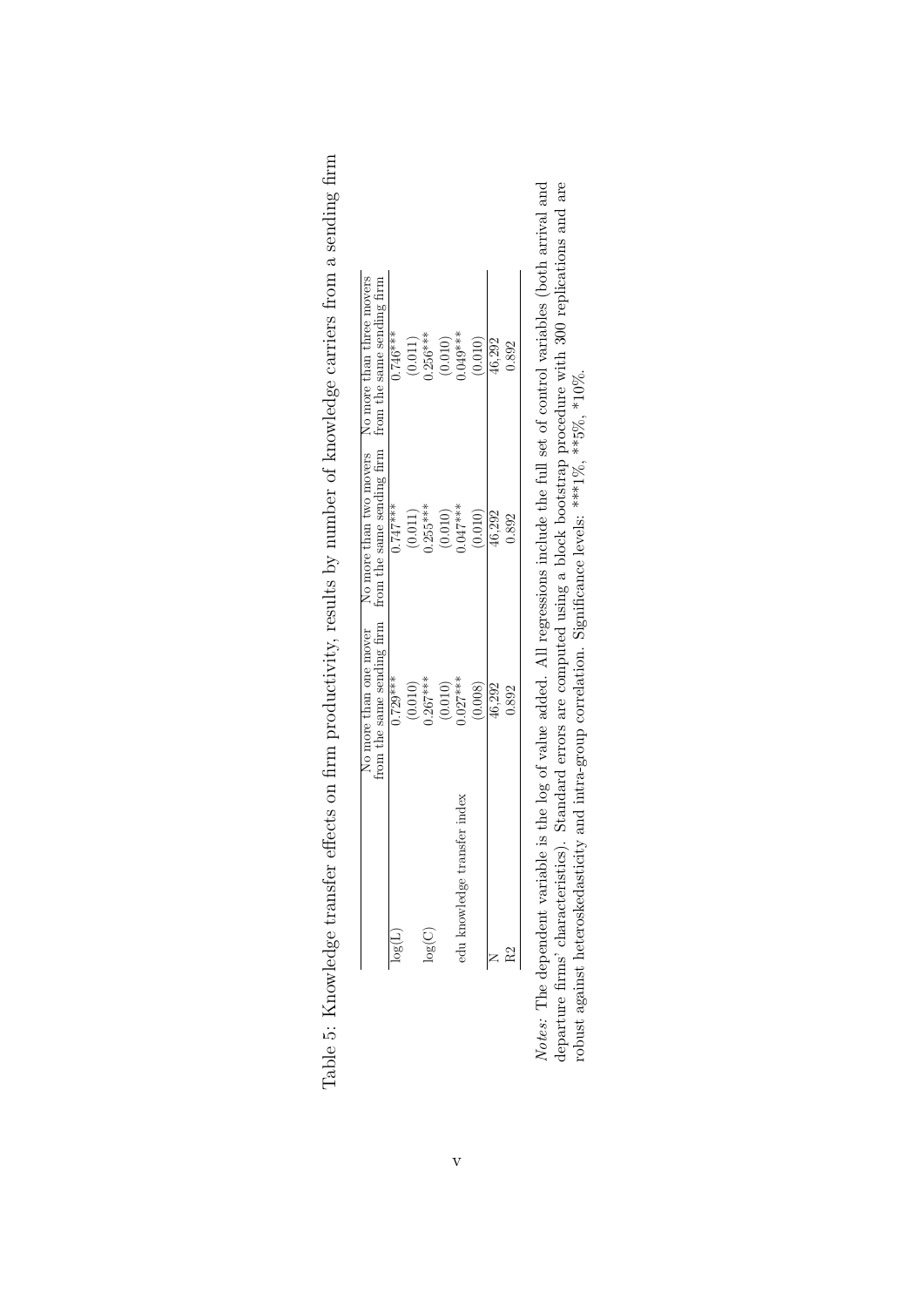|                              |            |            |                                                                                                       |                                                 |                                                                                                                                                                                                                                                                         |                        | Nithin industry Between industry |
|------------------------------|------------|------------|-------------------------------------------------------------------------------------------------------|-------------------------------------------------|-------------------------------------------------------------------------------------------------------------------------------------------------------------------------------------------------------------------------------------------------------------------------|------------------------|----------------------------------|
|                              |            |            |                                                                                                       |                                                 | Manufacturing Construction Whole sale and retail trade Transport Financial and business service                                                                                                                                                                         | labor mobility         | labor mobility                   |
| $\frac{1}{2}$                | $0.672***$ | $0.811***$ | $0.742***$                                                                                            | $0.723***$                                      | $0.741***$                                                                                                                                                                                                                                                              | $0.730***$             | $0.770***$                       |
|                              | (0.017)    | (0.023)    | (0.025)                                                                                               | (0.044)                                         | (0.052)                                                                                                                                                                                                                                                                 |                        | (0.011)                          |
| log(C)                       | $0.337***$ | $0.246***$ | $0.275***$                                                                                            | $0.299***$                                      | $0.289***$                                                                                                                                                                                                                                                              | $(0.017)$<br>0.262***  | $0.240***$                       |
|                              | (0.020)    | (0.042)    | $(0.029)$<br>$0.041**$                                                                                | $\begin{array}{c} (0.078) \\ 0.006 \end{array}$ | $(0.031)$<br>$0.062*$                                                                                                                                                                                                                                                   | $(0.017)$<br>$(710.0)$ | (0.021)                          |
| edu knowledge transfer index | $0.041***$ | 0.028      |                                                                                                       |                                                 |                                                                                                                                                                                                                                                                         |                        | $.024***$                        |
|                              | (0.014)    | 0.018      | (0.020)                                                                                               | (0.108)                                         | (0.032)                                                                                                                                                                                                                                                                 | (0.014)                | (0.011)                          |
|                              | 18,272     | 8,430      | 13,398                                                                                                | 2,811                                           | 3,364                                                                                                                                                                                                                                                                   | 46,292                 | 46,292                           |
| R <sub>2</sub>               | 0.916      | 0.885      | 0.860                                                                                                 | 0.853                                           | 0.833                                                                                                                                                                                                                                                                   | 0.851                  | 0.890                            |
|                              |            |            | robust against heteroskedasticity and intra-group correlation. Significance levels: ***1%, **5%, *10% |                                                 | departure firms' characteristics). Standard errors are computed using a block bootstrap procedure with 300 replications and are<br>Notes: The dependent variable is the log of value added. All regressions include the full set of control variables (both arrival and |                        |                                  |

Table 6: Estimates by arrival firm's industry

Table 6: Estimates by arrival firm's industry

vi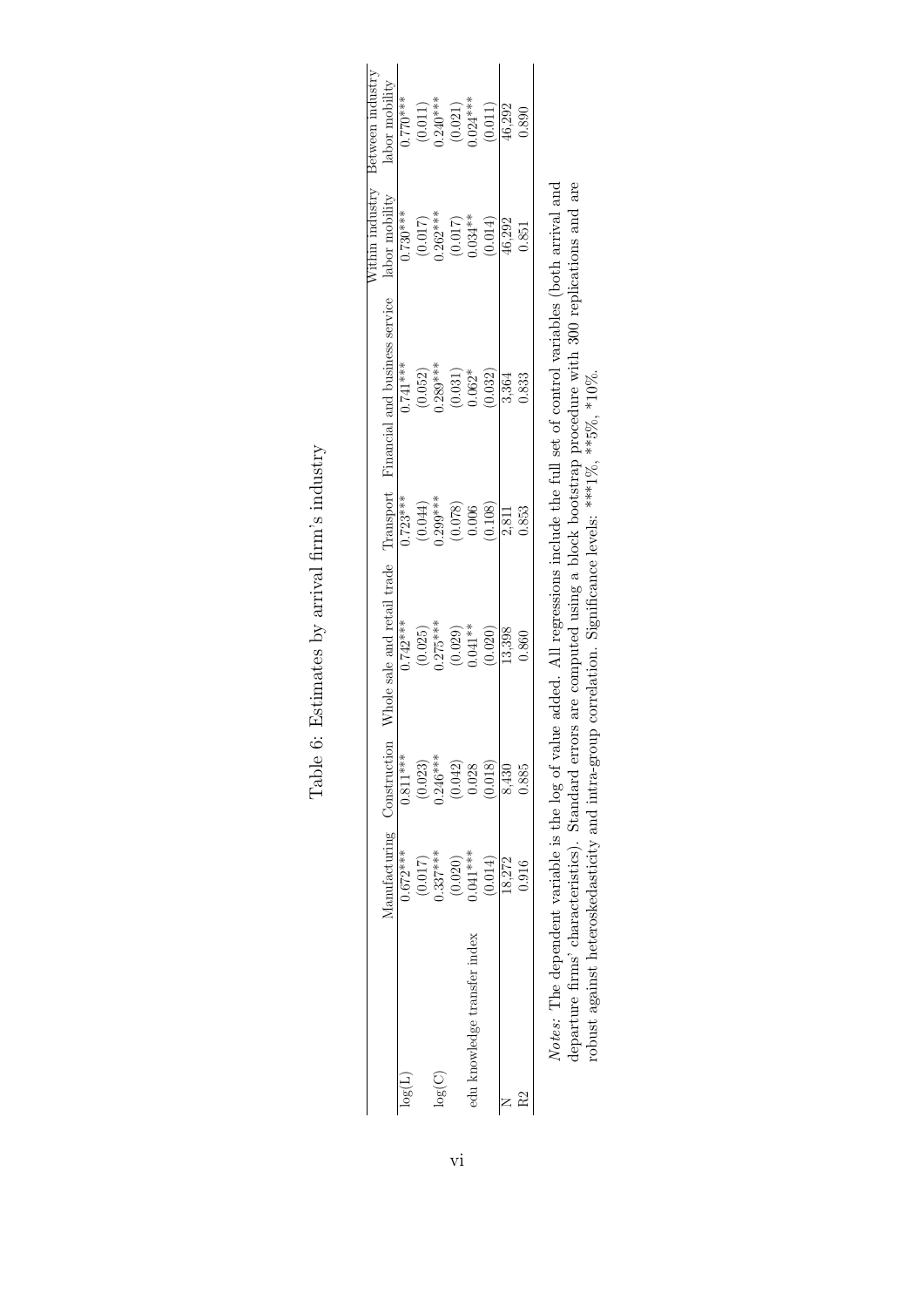|                              | Receiving firms with    | Receiving firms with         | Receiving firms with    | Receiving firms are            |                                                                           |
|------------------------------|-------------------------|------------------------------|-------------------------|--------------------------------|---------------------------------------------------------------------------|
|                              | less than 50 employees  | between 50 and 100 employees | more than 100 employees | mono-establishment enterprises | Copenhagen is excluded                                                    |
| $\log(L)$                    | $0.776***$              | $0.762***$                   | $0.729***$              | $0.747***$                     | $0.738***$                                                                |
|                              | $(0.092)$<br>0.266***   | $(0.095)$<br>$0.287***$      | $(0.027)$<br>0.283***   | $(0.009)$<br>$0.256***$        |                                                                           |
| $\log(\text{C})$             |                         |                              |                         |                                |                                                                           |
|                              | $(0.009)$<br>$0.035***$ | $(0.050)$<br>$0.040**$       | $(0.044)$<br>$0.062***$ | $(0.012)$<br>$0.033***$        | $\begin{array}{c} (0.010) \\ 0.268*** \\ (0.011) \\ 0.027*** \end{array}$ |
| edu knowledge transfer index |                         |                              |                         |                                |                                                                           |
|                              | (0.007)                 | (0.018)                      | (0.020)                 | (0.007)                        | (0.006)                                                                   |
|                              | 26,010                  | 6,650                        | 8,342                   | 35,341                         | 46,292                                                                    |
| R2                           | 0.680                   | 0.328                        | 0.749                   | 0.833                          | 0.888                                                                     |
|                              |                         |                              |                         |                                |                                                                           |

| olo omotowner oo                         |
|------------------------------------------|
| -<br>-<br>-<br>$\frac{1}{1}$<br>C        |
| $\frac{1}{2}$<br>$-777 - 777$<br>ļ       |
| .<br>}                                   |
| <br> <br> <br> <br> <br> <br>;<br>;<br>I |
| J                                        |
| $\frac{1}{2}$<br>l                       |

*Notes*: The dependent variable is the log of value added. All regressions include the full set of control variables (both arrival and departure firms' characteristics). Standard errors are computed using a block bootstra Notes: The dependent variable is the log of value added. All regressions include the full set of control variables (both arrival and departure firms' characteristics). Standard errors are computed using a block bootstrap procedure with 300 replications and are robust against heteroskedasticity and intra-group correlation. Significance levels: \*\*\*1%, \*\*5%, \*10%.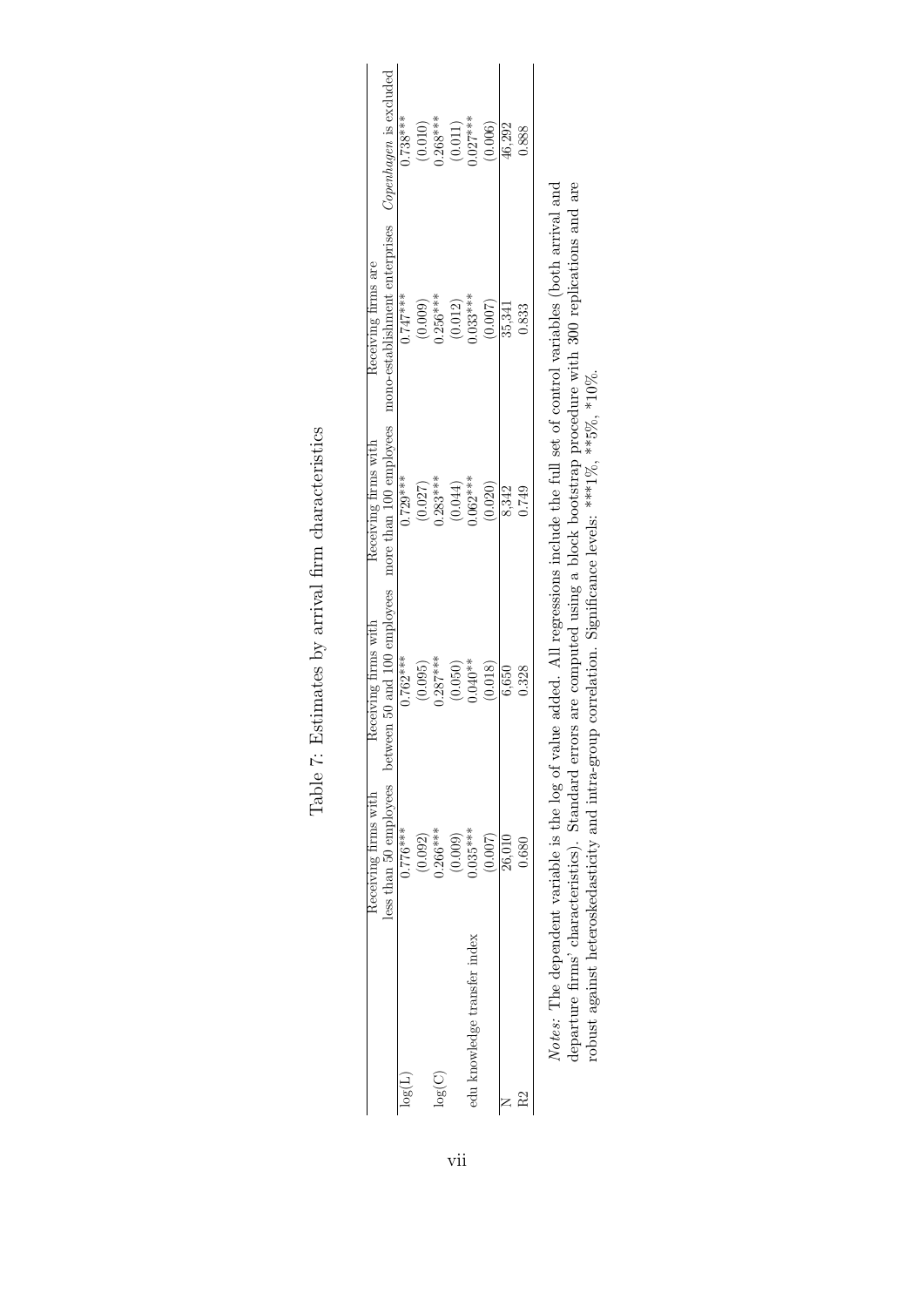|                              | Departure firm is                                                                                                                    | Departure firm is                | Departure firm is          | Departure firm is            | Departure firm's total factor productivity |
|------------------------------|--------------------------------------------------------------------------------------------------------------------------------------|----------------------------------|----------------------------|------------------------------|--------------------------------------------|
|                              | not in R&D intense industries                                                                                                        | a non-patenting enterprise       | a non-exporting enterprise | not foreign-owned            | lower than the one of the receiving firm   |
| log(L)                       | $0.732***$                                                                                                                           | $0.732***$                       | $0.779***$                 | $0.730***$                   | $0.730***$                                 |
|                              | (0.011)                                                                                                                              |                                  |                            |                              |                                            |
| log(C)                       | $0.265***$                                                                                                                           | $(0.009)$<br>0.260***            | $(0.020)$<br>$0.240***$    | $(0.008)$<br>$0.269***$      | $(0.007)$<br>0.268 ***                     |
|                              | (0.015)                                                                                                                              | (0.013)                          | (0.019)                    | (0.009)                      | (0.002)                                    |
| edu knowledge transfer index | $0.032***$                                                                                                                           | $0.036***$                       | $0.022**$                  | $0.035***$                   | $0.024**$                                  |
|                              | (0.012)                                                                                                                              | (0.013)                          | (0.011)                    | (0.005)                      | (0.010)                                    |
|                              | 46,292                                                                                                                               | 46,292                           | 46,292                     | 46,292                       | 46,292                                     |
| R2                           | 0.903                                                                                                                                | 0.906                            | 0.891                      | 0.951                        | 0.852                                      |
|                              | beparture firm with a share of tertiary                                                                                              | Departure firm is not            | Departure firm with        | Jeparture firm with          | Departure firm with                        |
|                              | education workers below industrial median                                                                                            | a multi-establishment enterprise | less than 50 employees     | between 50 and 100 employees | more than 100 employees                    |
| $\log(L)$                    | $0.745***$                                                                                                                           | $0.714***$                       | $0.721**$                  | $0.733***$                   | $0.740***$                                 |
|                              | $(0.011)$<br>$0.258***$                                                                                                              | $(0.026)$<br>$0.272***$          | $(0.016)$<br>$0.274***$    |                              | $(0.014)$<br>$0.262***$                    |
| log(C)                       |                                                                                                                                      |                                  |                            | $(0.012)$<br>0.267***        |                                            |
|                              | $\begin{array}{c} (0.011) \\ 0.029*** \end{array}$                                                                                   | $(0.031)$<br>$0.031**$           | $(0.019)$<br>$0.027$       | $(0.012)$<br>0.039***        | $(0.014)$<br>$0.040***$                    |
| edu knowledge transfer index |                                                                                                                                      |                                  |                            |                              |                                            |
|                              | (0.008)                                                                                                                              | (0.014)                          | (0.185)                    | (0.008)                      | (0.009)                                    |
|                              | 46,292                                                                                                                               | 46,292                           | 46,292                     | 46,292                       | 46,292                                     |
| R2                           | 0.879                                                                                                                                | 0.877                            | 0.899                      | 0.901                        | 0.897                                      |
|                              | Notes: The dependent variable is the log of value added. All regressions include the full set of control variables (both arrival and |                                  |                            |                              |                                            |
|                              | departure firms' characteristics). Standard errors are computed using a block bootstrap procedure with 300 replications and are      |                                  |                            |                              |                                            |
|                              | robust against heteroskedasticity and intra-group correlation. Significance levels: ***1%, **5%, *10%                                |                                  |                            |                              |                                            |

Table 8: Estimates by departure firm characteristics Table 8: Estimates by departure firm characteristics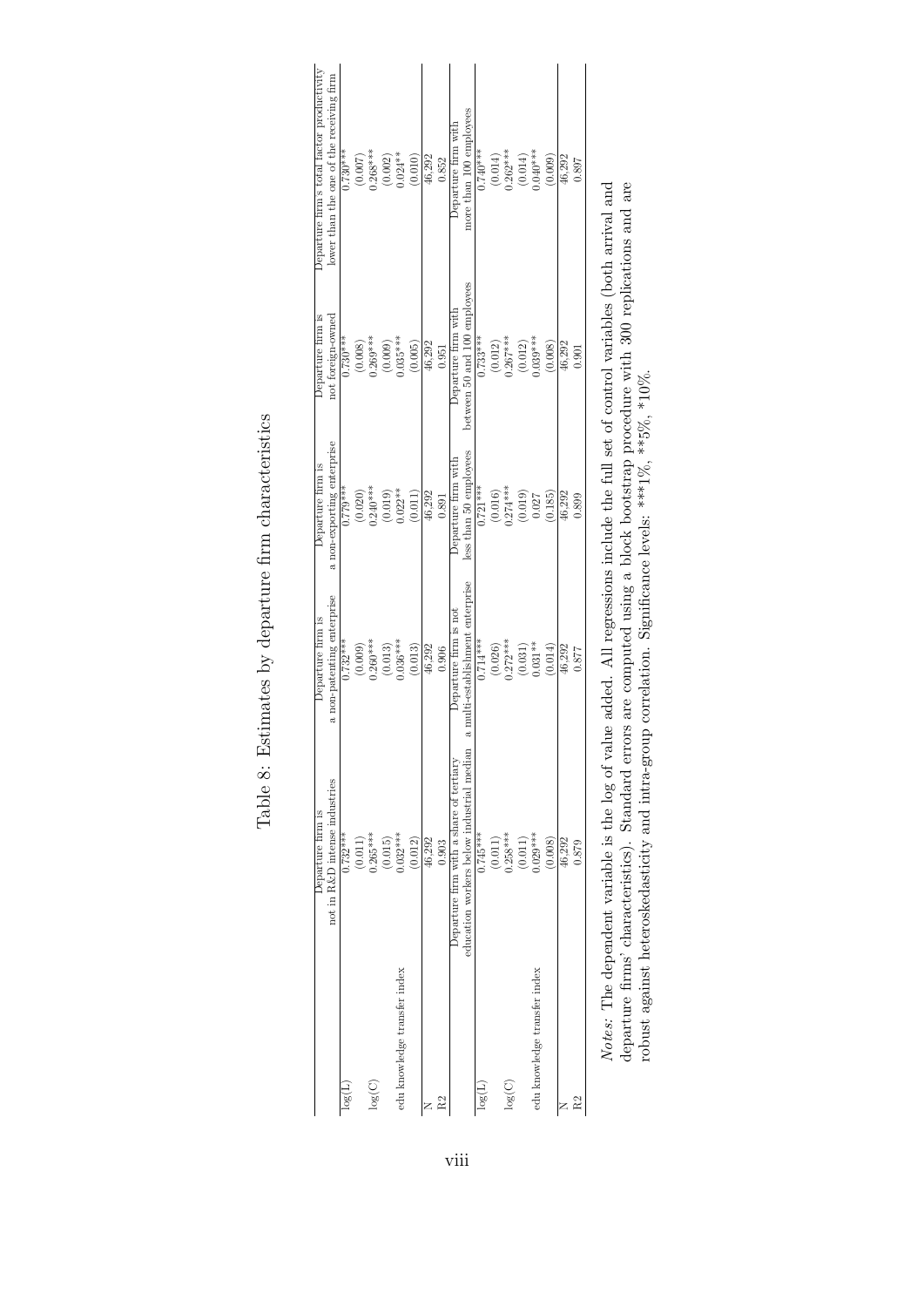|                              |                                                         |                                |                                                                                         | Only workers with primary or                                               | Only workers with unobserved ability below                                               |
|------------------------------|---------------------------------------------------------|--------------------------------|-----------------------------------------------------------------------------------------|----------------------------------------------------------------------------|------------------------------------------------------------------------------------------|
|                              | Only blue collars, as movers                            | Only managers, as movers       | Only workers with tertiary education, as movers                                         | secondary education, as movers                                             | median of the sending firm's workers distribution                                        |
| log(L)                       | $0.750***$                                              | $0.755***$                     | $0.742***$                                                                              | $0.742***$                                                                 | $0.740***$                                                                               |
|                              |                                                         |                                |                                                                                         |                                                                            |                                                                                          |
| $\log(\mathrm{C})$           | $(0.011)$<br>0.256***                                   | $(0.052)$<br>$0.251***$        | $(0.010)$<br>$0.260***$                                                                 | $(0.010)$<br>$0.260***$                                                    |                                                                                          |
|                              | $\begin{array}{c} (0.012) \\ 0.018 {^{**}} \end{array}$ | $(0.072)$<br>0.093***          | $(0.011)$<br>$0.052***$                                                                 | $(0.011)$<br>$0.037***$                                                    | $\begin{array}{c} (0.008) \\ 0.273^{**} \\ (0.006) \\ (0.006) \\ 0.023^{**} \end{array}$ |
| edu knowledge transfer index |                                                         |                                |                                                                                         |                                                                            |                                                                                          |
|                              | (0.007)                                                 | (0.013)                        | (0.007)                                                                                 | (0.007)                                                                    | (0.011)                                                                                  |
| z                            | 46,292                                                  | 46,292                         | 46,292                                                                                  | 46,292                                                                     | 46,292                                                                                   |
| R <sub>2</sub>               | 0.912                                                   | 0.824                          | 0.903                                                                                   | 0.903                                                                      | 0.903                                                                                    |
|                              | Only workers with unobserved ability above              |                                | Only workers with at least 3 years of                                                   | Only workers with at least                                                 | Only workers without a change                                                            |
|                              | median of the sending firm's workers distribution       | Inly native workers, as movers | tenure in the departure firm, as movers                                                 | 5% wage increase, as movers                                                | in the commuting distance, as movers                                                     |
| $\log(L)$                    | $0.756***$                                              | $0.734***$                     | $0.715***$                                                                              | $0.726***$                                                                 | $0.728***$                                                                               |
|                              |                                                         |                                |                                                                                         |                                                                            |                                                                                          |
| $\log(\mathrm{C})$           | $(0.008)$<br>0.263***                                   | $(0.011)$<br>0.269***          | $(0.010)$<br>$0.274***$                                                                 |                                                                            | $(0.015)$<br>0.269***                                                                    |
|                              | $(0.006)$<br>$0.042***$                                 | $(0.011)$<br>$0.041***$        | $^{(0.012)}_{0.039***}$                                                                 | $\begin{array}{c} (0.011) \\ 0.270*** \\ (0.014) \\ (0.059*** \end{array}$ | $(0.017)$<br>0.054***                                                                    |
| edu knowledge transfer index |                                                         |                                |                                                                                         |                                                                            |                                                                                          |
|                              | (0.012)                                                 | (0.007)                        | (0.008)                                                                                 | (0.008)                                                                    | (0.009)                                                                                  |
| z                            | 46,292                                                  | 46,292                         | 46,292                                                                                  | 46,292                                                                     | 46,292                                                                                   |
| R <sub>2</sub>               | 0.903                                                   | 0.897                          | 0.913                                                                                   | $\overline{0.911}$                                                         | 0.905                                                                                    |
|                              | $Note: The damped part variable is the log of$          |                                | value added All regressions include the full set of control variables (both arrival and |                                                                            |                                                                                          |

| ۱,<br>ì<br>i                                                                            |
|-----------------------------------------------------------------------------------------|
| ļ<br>ヘー・マン・ページ<br>י<br>)                                                                |
| くくい<br>)<br>California                                                                  |
| ĺ<br>֧֦֦֦֦֦֦֦֧֦֦֧֦֧֦֧֦֧֦֧֦֧֦֧֦֧֦֧֦֧֦֧֧֦֧֛֛֛֛֛֛֛֛֦֛֛֛֛֛֛֛֛֛֚֚֚֚֚֚֚֚֝֝֘֝֝֝֬֜֓֜֜֓֜֜֜֜֜֜֜֜֜ |
| こくすく チント<br>į<br>j<br>ĺ                                                                 |
| I<br>l<br>I<br>ŗ                                                                        |

*Notes:* The dependent variable is the log of value added. All regressions include the full set of control variables (both arrival and departure firms' characteristics). Standard errors are computed using a block bootstra Notes: The dependent variable is the log of value added. All regressions include the full set of control variables (both arrival and departure firms' characteristics). Standard errors are computed using a block bootstrap procedure with 300 replications and are robust against heteroskedasticity and intra-group correlation. Significance levels: \*\*\*1%, \*\*5%, \*10%.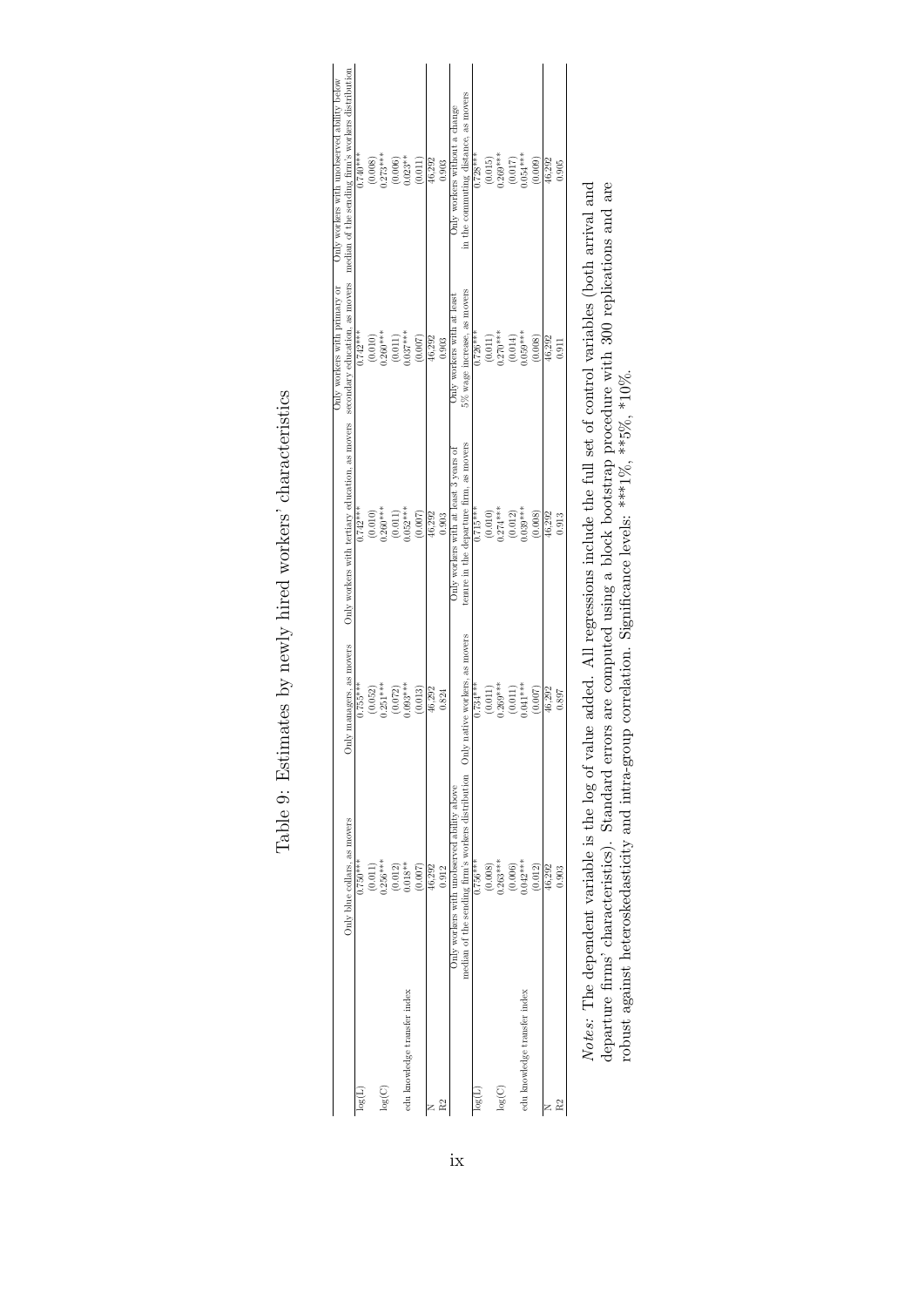|                                                                                                                                                                                                                                                                                                 |            | Commuting area diversity based on level and type of education<br>Edu knowledge transfer indexes |            | Ethnic diversity Demographic diversity |
|-------------------------------------------------------------------------------------------------------------------------------------------------------------------------------------------------------------------------------------------------------------------------------------------------|------------|-------------------------------------------------------------------------------------------------|------------|----------------------------------------|
| $\log(L)$                                                                                                                                                                                                                                                                                       | $0.729***$ | $0.745***$                                                                                      | $0.738***$ | $0.734***$                             |
|                                                                                                                                                                                                                                                                                                 | (0.016)    | (0.010)                                                                                         | (0.010)    | (0.010)                                |
| log(C)                                                                                                                                                                                                                                                                                          | $0.278***$ | $0.259***$                                                                                      | $0.268***$ | $0.267***$                             |
|                                                                                                                                                                                                                                                                                                 | (0.022)    | (0.011)                                                                                         | (0.011)    | (0.009)                                |
| sending firms average sd of the years of education                                                                                                                                                                                                                                              |            | $-0.059$                                                                                        |            |                                        |
|                                                                                                                                                                                                                                                                                                 |            | (0.036)                                                                                         |            |                                        |
| edu knowledge transfer index, type of tertiary education                                                                                                                                                                                                                                        |            | $0.091***$                                                                                      |            |                                        |
|                                                                                                                                                                                                                                                                                                 |            | (0.027)                                                                                         |            |                                        |
| edu knowledge transfer index, commuting area average                                                                                                                                                                                                                                            | 0.024      |                                                                                                 |            |                                        |
|                                                                                                                                                                                                                                                                                                 | (0.033)    |                                                                                                 |            |                                        |
| ethnic knowledge transfer index                                                                                                                                                                                                                                                                 |            |                                                                                                 | 0.010      |                                        |
|                                                                                                                                                                                                                                                                                                 |            |                                                                                                 | (0.006)    |                                        |
| demo knowledge transfer index                                                                                                                                                                                                                                                                   |            |                                                                                                 |            | 0.025                                  |
|                                                                                                                                                                                                                                                                                                 |            |                                                                                                 |            | (0.015)                                |
|                                                                                                                                                                                                                                                                                                 | 46,292     | 46,292                                                                                          | 46,292     | 46,292                                 |
| R <sub>2</sub>                                                                                                                                                                                                                                                                                  | 0.885      | 0.882                                                                                           | 0.886      | 0.876                                  |
| Notes: The dependent variable is the log of value added. All regressions include the full set of control variables (both arrival and<br>robust against heteroskedasticity and intra-group correlation. Significance levels: ***1%, **5%, *10%.<br>departure firms' characteristics). Standard o |            | errors are computed using a block bootstrap procedure with 300 replications and are             |            |                                        |

Table 10: Estimates by alternative definitions of knowledge transfer Table 10: Estimates by alternative definitions of knowledge transfer

x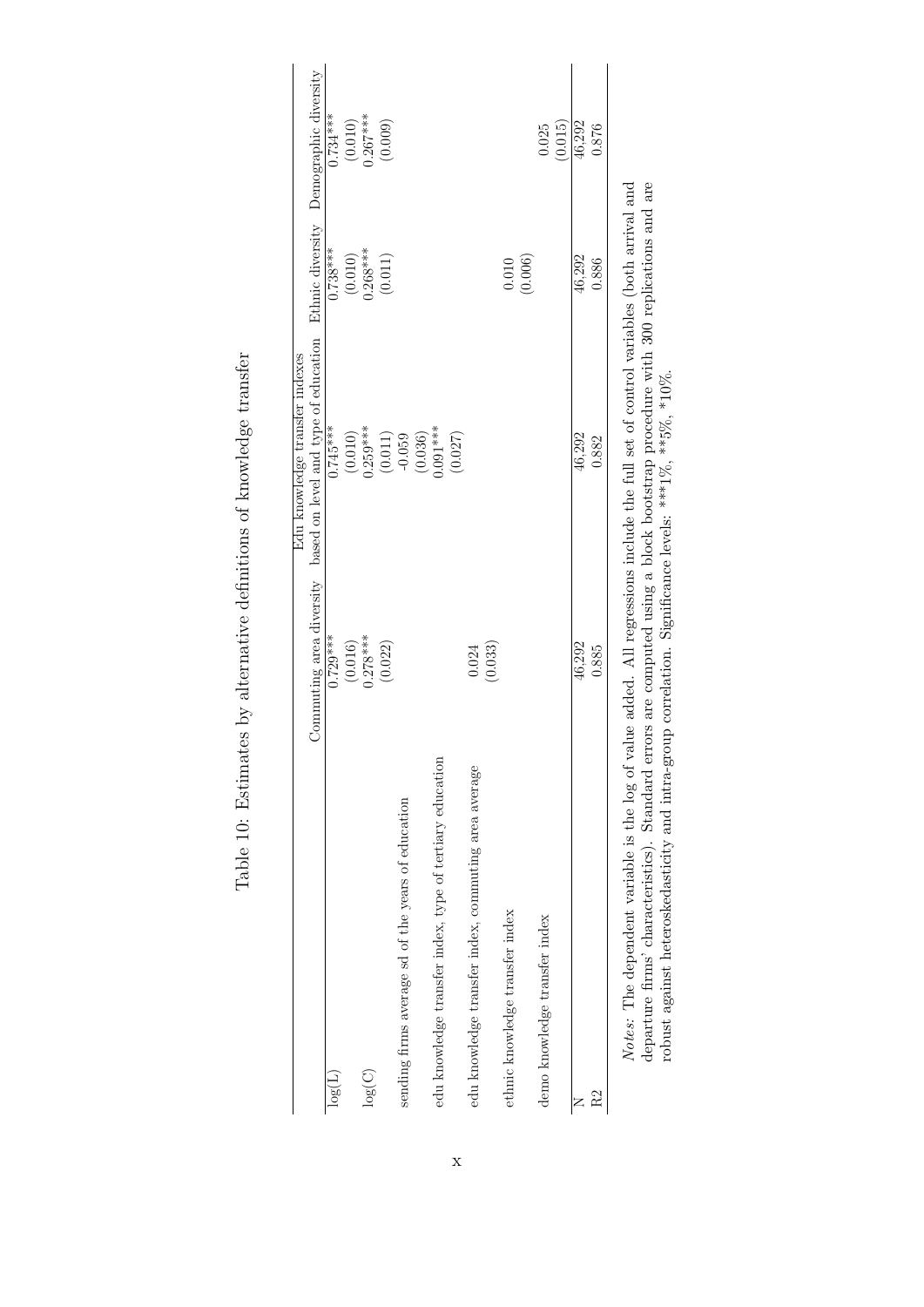#### Appendix 1: Ethnic and demographic diversity

In the robustness check of section 4.2, we calculate two separate knowledge spillover indices based on the cultural and the demographic diversity of the sending firms.

Cultural diversity is represented by the languages foreign employees speak.<sup>1</sup> It has been argued in the previous literature that linguistic distance serves as a good proxy for cultural distance (Guiso et al., 2009; Adsera and Pytlikova, 2011). Therefore, we have grouped employees together by the languages spoken in their countries of origin. This linguistic classification is more detailed than the grouping by nationality. We group countries (using the major official language spoken by the majority) at the third linguistic tree level, e.g., Germanic West vs. Germanic North vs. Romance languages. The information on languages is drawn from the encyclopedia of languages entitled Ethnologue: Languages of the World. 2

<sup>1</sup>Second-generation immigrants are not treated as foreigners.

<sup>2</sup>We use the following linguistic groups: Germanic West (Antigua Barbuda, Aruba, Australia, Austria, Bahamas, Barbados, Belgium, Belize, Bermuda, Botswana, Brunei, Cameroon, Canada, Cook Islands, Dominica, Eritrea, Gambia, Germany, Ghana, Grenada, Guyana, Haiti, Ireland, Jamaica, Liberia, Liechtenstein, Luxemburg, Mauritius, Namibia, Netherlands, Netherlands Antilles, New Zealand, Saint Kitts and Nevis, Saint Lucia, Saint Vincent and Grenadines, Seychelles, Sierra Leone, Solomon Islands, South Africa, St. Helena, Suriname, Switzerland, Trinidad and Tobago, Uganda, United Kingdom, United States, Zambia, Zimbabwe), Germanic Nord (Denmark, Iceland, Norway, Sweden), Slavic West (Czech Republic, Poland, Slovakia), Slavic South (Bosnia and Herzegovina, Croatia, Serbia, Slovenia), Slavic East (Belarus, Georgia, Mongolia, Russian Federation, Ukraine), Baltic East (Latvia, Lithuania), Finno-Permic (Finland, Estonia), Ugric (Hungary), Romance (Andorra, Angola, Argentina, Benin, Bolivia, Brazil, Burkina Faso, Cape Verde, Chile, Columbia, Costa Rica, Cote D'Ivoire, Cuba, Djibouti, Dominican Republic, Ecuador, El Salvador, Equatorial Guinea, France, French Guina, Gabon, Guadeloupe, Guatemala, Guinea, Guinea Bissau, Holy See, Honduras, Italy, Macau, Martinique, Mexico, Moldova, Mozambique, Nicaragua, Panama, Peru, Portugal, Puerto Rico, Reunion, Romania, San Marino, Sao Tome, Senegal, Spain, Uruguay, Venezuela), Attic (Cyprus, Greece), Turkic South (Azerbaijan, Turkey, Turkmenistan), Turkic West (Kazakhstan, Kyrgystan), Turkic East (Uzbekistan), Gheg (Albania, Kosovo, Republic of Macedonia, Montenegro), Semitic Central (Algeria, Bahrain, Comoros, Chad, Egypt, Irak, Israel, Jordan, Kuwait, Lebanon, Lybian Arab Jamahiria, Malta, Mauritiania, Morocco, Oman, Qatar, Saudi Arabia, Sudan, Syrian Arab Republic, Tunisia, Yemen, United Arabs Emirates), Indo-Aryan (Bangladesh, Fiji, India, Maldives, Nepal, Pakistan, Sri Lanka), Mon-Khmer East (Cambodia), Semitic South (Ethiopia), Malayo-Polynesian West (Indonesia, Philippines), Malayo-Polynesian Central East (Kiribati, Marshall Islands, Nauru, Samoa, Tonga), Iranian (Afghanistan, Iran, Tajikistan), Betai (Laos, Thailand), Malayic (Malasya), Cushitic East (Somalia), Viet-Muong (Vietnam), Volta-Congo (Burundi, Congo, Kenya, Lesotho, Malawi, Nigeria, Rwanda, Swaziland, Tanzania, Togo), Barito (Madagascar), Mande West (Mali), Lolo-Burmese (Burma), Chadic West (Niger), Guarani (Paraguay), Himalayish (Buthan), Armenian (Armenia), Sino Tibetan (China, Hong Kong, Singapore, Taiwan), Japonic (Japan, Republic of Korea, Korea D.P.R.O.).